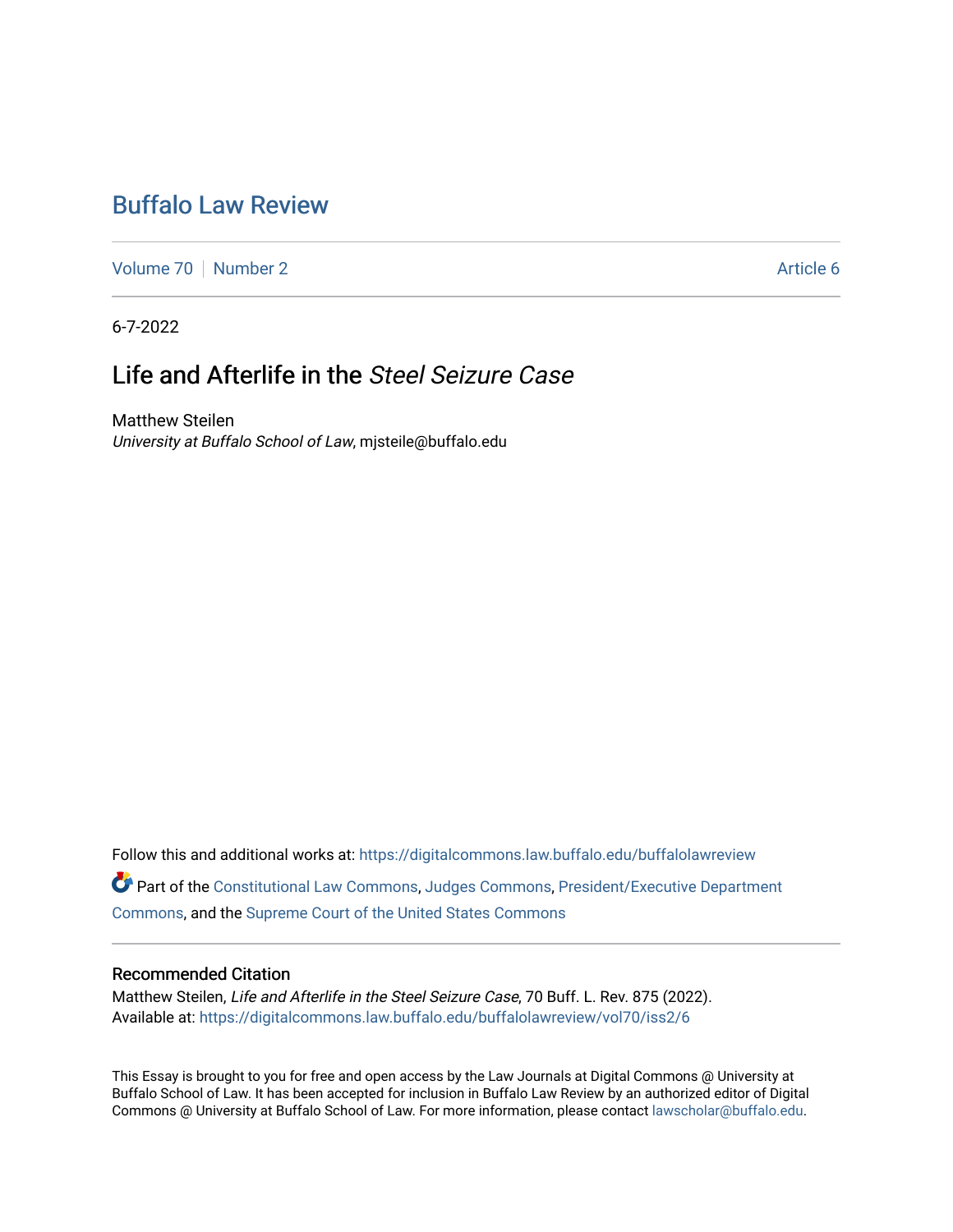# Buffalo Law Review

VOLUME 70 APRIL 2022 NUMBER 2

# **in the** *Steel Seizure Case*  **Life and Afterlife**

#### MATTHEW STEILEN[†](#page-1-0)

#### ABSTRACT

 *dismiss these cases as political questions, at least where doing grounds that doing so was inconsistent with congressional constitutional authority. The subsequent embrace of Justice This Essay examines the proper role of the Supreme Court in deciding disputes between Congress and the President. Progressive commentators are now urging the Court to so would give effect to congressional regulations of the President. The Court's interference is criticized as antidemocratic. This Essay advances a different conception of the Supreme Court's role by examining the famous* Steel Seizure Case*. In that case, the Court upheld an injunction barring President Truman from seizing the nation's steel mills, on will and without any basis in the President's independent Jackson's concurrence shows how Supreme Court decisions* 

<span id="page-1-0"></span> †Professor, University at Buffalo School of Law. This Essay derives from remarks on Justice Jackson. Thanks as well to my editors at the *Buffalo Law Review*, Patrick Callahan and Matthew Mason, who contributed some crucial, late-game given at an event in February 2022 in celebration of Justice Jackson's 130th birthday. Thanks to the Jackson Center and to President Kristan McMahon for the invitation, and to Gerard Magliocca, Julian Davis Mortenson, and Robert Tsai for guidance. John Q. Barrett also shared some of his unmatched expertise research assistance.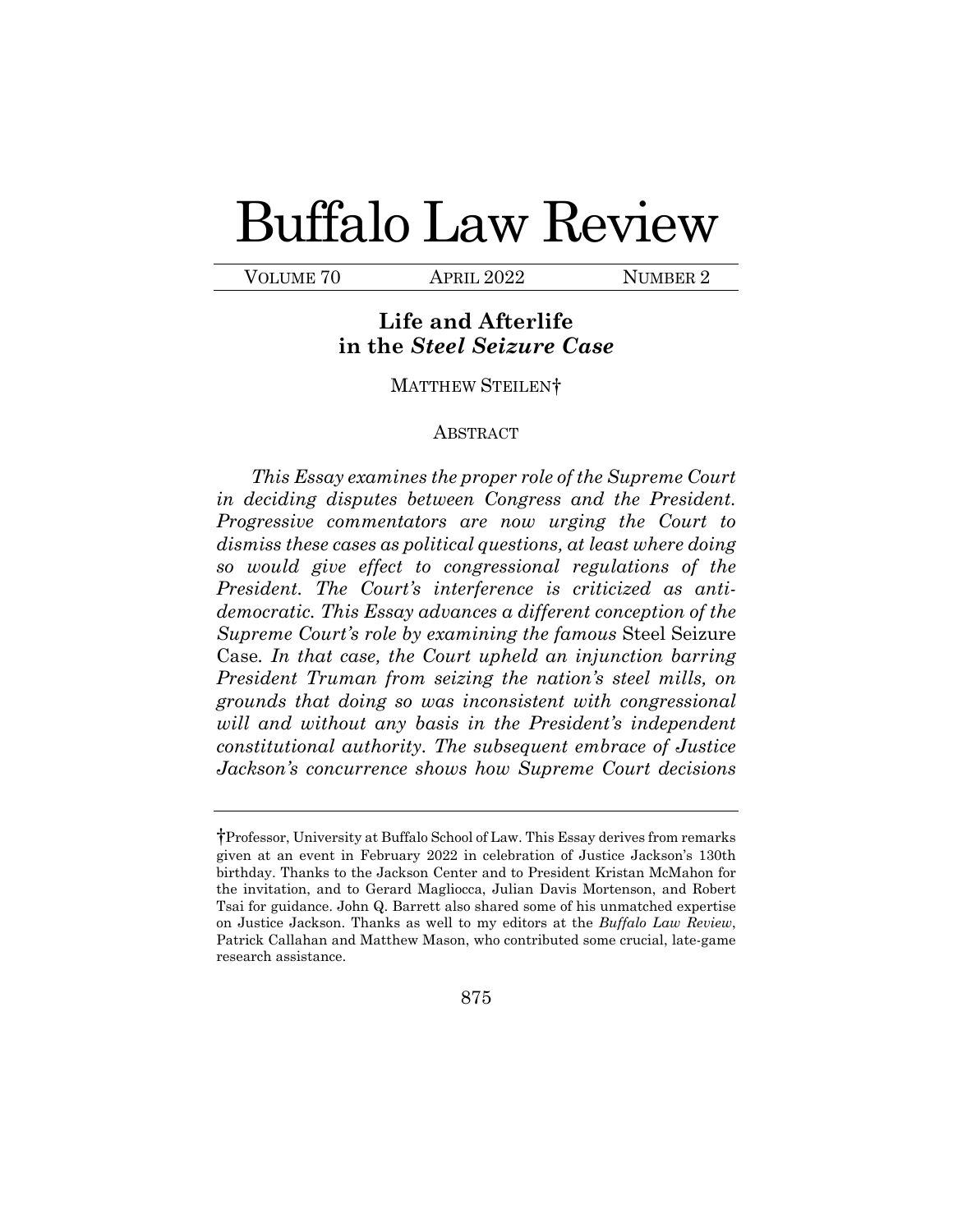*Congress, for example, it was quoted in legislative debates can have an effect outside the immediate confines or "life" of a case. In its "afterlife"—its use by members of Congress, officers and employees in the executive branch, and legal educators and other members of the public—Jackson's concurrence has acquired a kind of democratic authority. In preceding the passage of the War Powers Resolution, the National Emergencies Act, and the Presidential Recordings and Materials Preservation Act, among other statutes. Justice Jackson's broad, theoretical language and flexible framework proved useful to legislators seeking to regulate the President. By constructing his concurrence this way, Jackson helped to give it a central place in structuring the political maintenance of our Constitution's separation of powers.*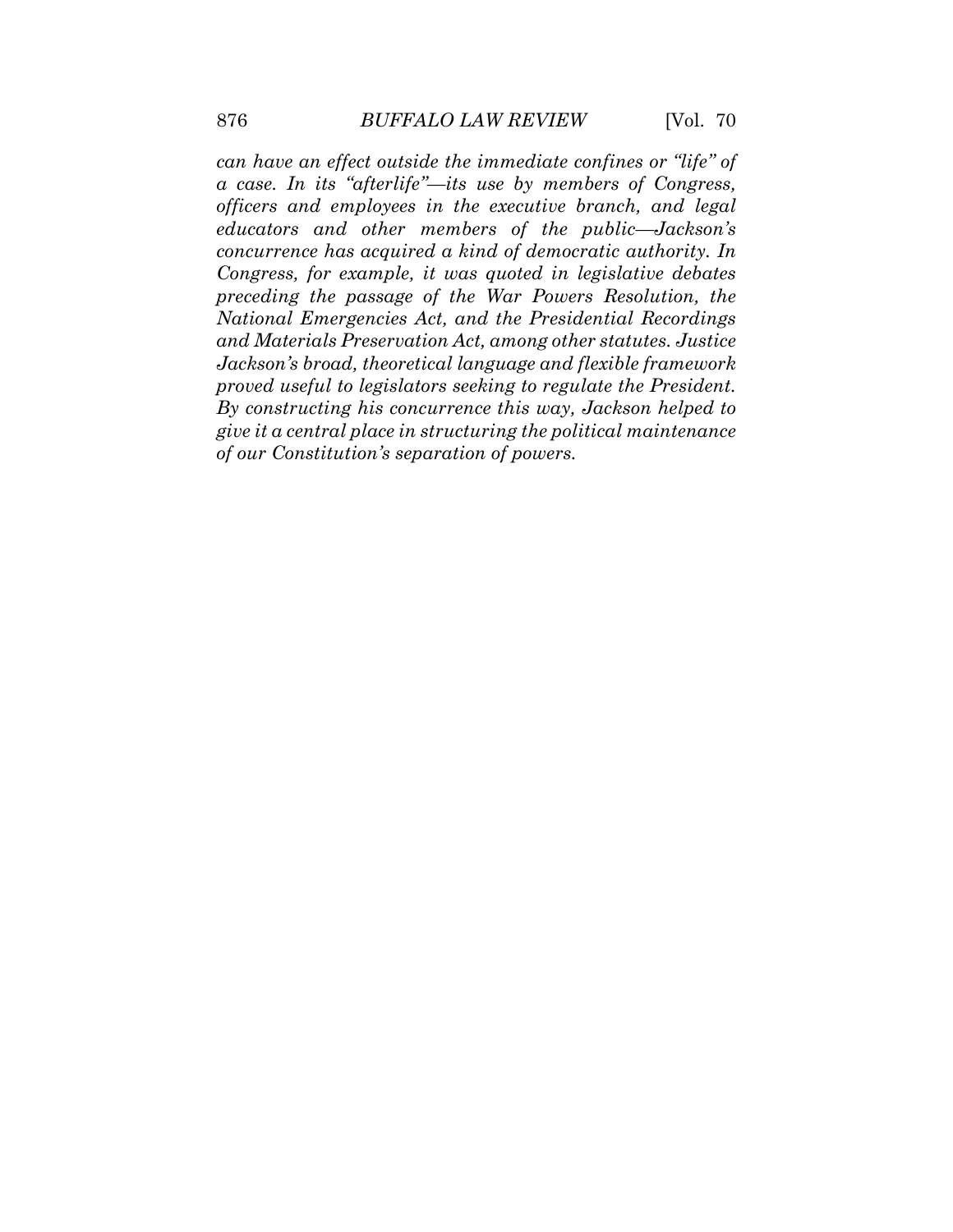#### INTRODUCTION

 What is the Supreme Court's role in enforcing the  answering that question is *Youngstown Sheet & Tube Co. v.*  to take another look at the case. But rather than focus on the historical context or the Justices' opinions, as able scholars probable, though I will not attempt to prove it here: that how judicial opinions are used over time is of far greater what the Court did or said in the immediate context of a case. written opinions. Crucially, *our* use*, off* the Court, of the Constitution's separation of powers? A central precedent for *Sawyer*, commonly called the *Steel Seizure Case*, in which the Court sustained an injunction against President Truman's seizure of the nation's steel mills, on grounds that it was inconsistent with congressional will and without any basis in the President's independent constitutional authority.[1](#page-3-0) I want have already done, I want to widen the frame and consider how the opinions were subsequently put to use by others. My hope is to illustrate a general principle, which I think consequence in maintaining a separation of powers than I take this to be a reason for the Supreme Court not to dismiss cases of interbranch conflict like the *Steel Seizure Case*, but to reach the substantive issues and provide robust justices' written handiwork is not necessarily subject to the criticism, often voiced against the Court itself, of being antimajoritarian or anti-democratic.[2](#page-3-1) 

To see the idea, consider Chief Justice Vinson's opinion in the *Steel Seizure Case*. Justice Vinson dissented in the case and would have upheld President Truman's seizure as a means of supplying war materiel for the conflict in Korea.[3](#page-3-2) Vinson's opinion got only three votes. The opinion for the

<span id="page-3-1"></span><span id="page-3-0"></span><sup>1.</sup> Youngstown Sheet & Tube Co. v. Sawyer (*Steel Seizure Case*), 343 U.S. 579, 584–89 (1952).

<span id="page-3-2"></span> Bowie & Daphna Renan, *The Separation-of-Powers Counterrevolution*, 131 YALE L.J. 2020 (2022). 2. For a recent, compelling example of this criticism, see generally Nikolas

<sup>3.</sup> *See Steel Seizure Case*, 343 U.S. at 667 (Vinson, C.J., dissenting).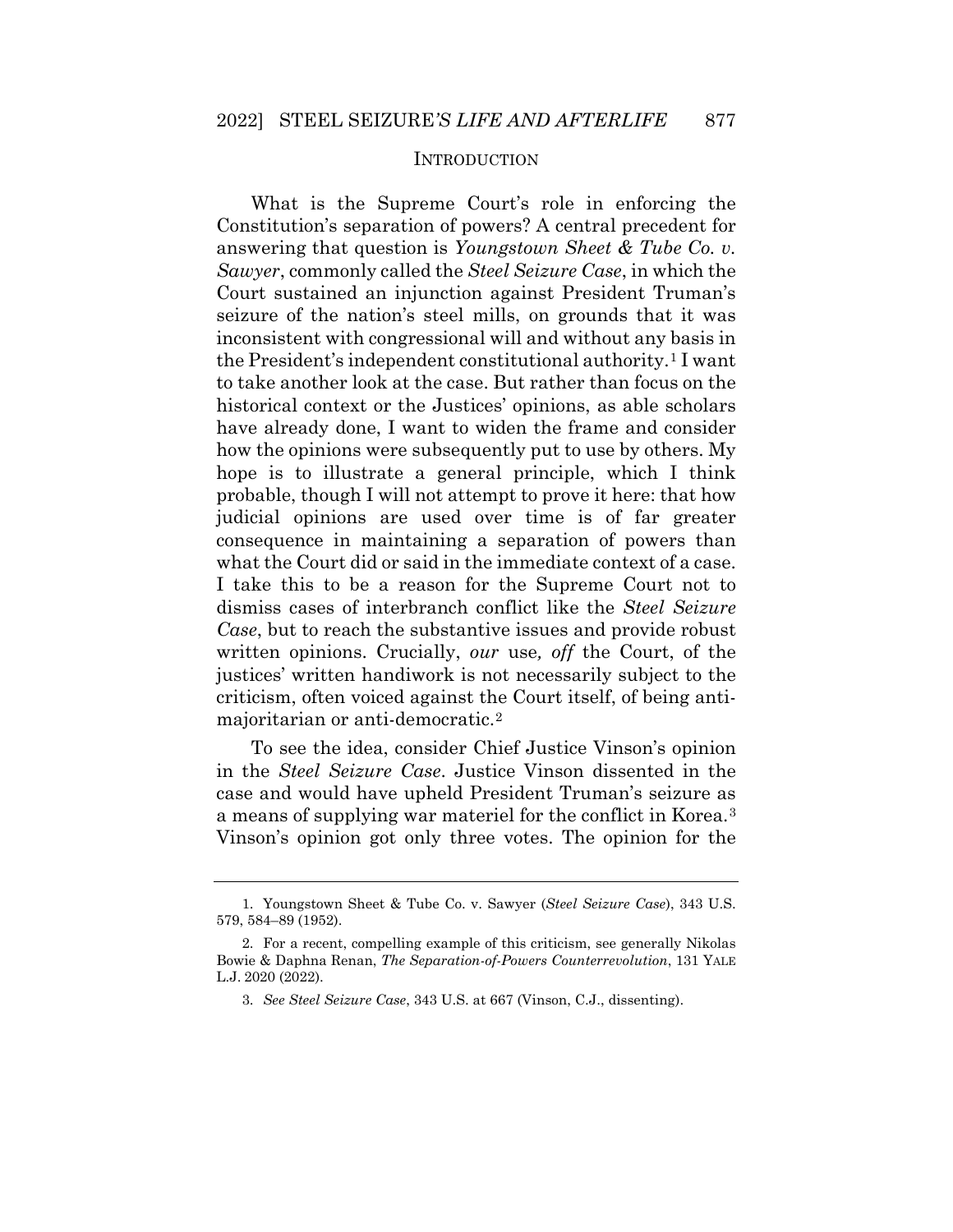opinion gave voice to deep ideas about executive power that found, they wrote, in Vinson's *Steel Seizure* dissent.[5](#page-4-1)  Court, authored by Justice Black, garnered six votes, making the Chief's loss decisive. But though he lost the case, Vinson's have continued to attract significant interest. Thus, in a 2006 essay, law professors Jack Goldsmith and John Manning described a constitutional "completion power," which they defined as a power in the President to "prescribe incidental details needed to carry into execution a legislative scheme, even in the absence of any congressional authorization."[4](#page-4-0) The "most comprehensive statement" of this power was to be

 example of what I call the "afterlife" of a case. The "life" of a case ends with what the Court *sets down*—what judgment it Supreme Courts, and even the public at large, *take up* the down. The law is not only what is set down; the law is, over The arc of Vinson's opinion from dissent to law is an enters, what law it pronounces. Then begins its "afterlife," in which the broader legal community, the Congress, the President and the administration, courts of all types, later justices' writings, and make use of what the justices set the long run, also what is taken up.

 up has changed the law set down—or even displaced it importance, while others have advanced. Though it is hard to predict which opinions will be taken up (for much the same I suspect there are many examples of how the law taken entirely.[6](#page-4-2) The seven opinions in the *Steel Seizure Case*  certainly provide more than one illustration. Over time, Justice Black's opinion for the Court has receded in reason that the future is hard to predict), the different fates of the *Steel Seizure* opinions do suggest some ideas about when an opinion is more likely to have future value for us

<span id="page-4-1"></span><span id="page-4-0"></span><sup>4.</sup> Jack Goldsmith & John F. Manning, *The President's Completion Power*, 115 YALE L.J. 2280, 2282–83 (2006).

<sup>5.</sup> *Id.* at 2282.

<span id="page-4-2"></span><sup>6.</sup> For a general theory of American Constitutional Law along these lines, see DAVID A. STRAUSS, THE LIVING CONSTITUTION 33–49 (2010).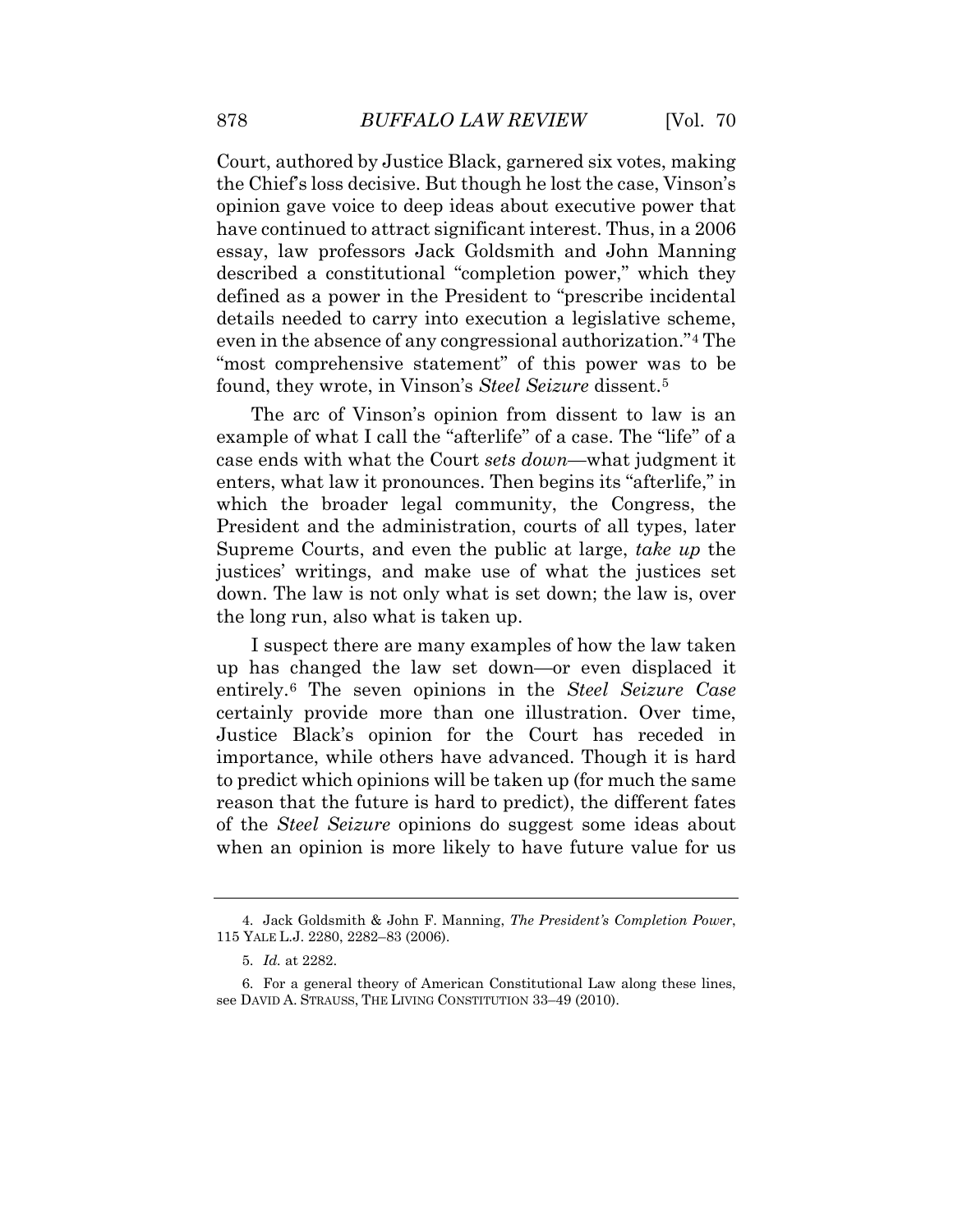concluding that not all opinions are the same. How they are users of the law. At the very least, we can be confident in crafted matters.

 among progressives about the number of its Justices Biden commissioned a blue-ribbon panel to study reform, This point is important for considering the prospect of Supreme Court reform. The appointment of Amy Coney Barrett to the Court in 2020 touched off a wave of anxiety appointed by Republican Presidents, who now outnumbered Democratic appointees six-to-three.[7](#page-5-0) In 2021, President though it declined to endorse any of the proposals generally favored by progressives, like adding seats to the Court or stripping it of jurisdiction or the power of judicial review.<sup>[8](#page-5-1)</sup> Yet the leak of a draft opinion for the Court in Dobbs v. Jackson's Women's Health Organization, which would overturn Roe v. Wade, appears to portend progressives' worst fear: that an emboldened conservative Court will eliminate cherished constitutional protections.[9](#page-5-2) 

 The idea that adding seats to the Supreme Court will protect individual rights tends to reduce constitutional law measuring," I mean judging whether an opinion is a good to *vote-counting*. But the history explored here shows that vote-counting does not exhaust the Court's contribution to our law. *Opinion-measuring* is also important. By "opinionone, all things considered—whether it is right for the times,

<span id="page-5-0"></span><sup>7.</sup> *See, e.g.*, Adam Liptak, *The Precedent, and Perils, of Court Packing*, N.Y. TIMES (Oct. 12, 2020), <https://www.nytimes.com/2020/10/12/us/supreme-court>packing.html.

<span id="page-5-1"></span> 8. *See* Exec. Order No. 14,023, 86 Fed. Reg. 19,569, 19,569–70 (Apr. 14, 2021) States); PRESIDENTIAL COMM'N ON THE S. CT. OF THE U.S., FINAL REPORT (Dec. 8, (forming the Presidential Commission on the Supreme Court of the United 2021), <https://www.whitehouse.gov/wp-content/uploads/2021/12/SCOTUS-Rep> ort-Final-12.8.21-1.pdf.

<span id="page-5-2"></span> *Has Voted to Overturn Abortion Rights, Draft Opinion Shows*, POLITICO (May 2, 2022, 8:32 PM), <https://www.politico.com/news/2022/05/02/supreme-court-abor> 9. On *Dobbs* and *Roe*, see Josh Gerstein & Alexander Ward, *Supreme Court*  tion-draft-opinion-00029473; Adam Liptak, *Critical Moment for* Roe*, and the Supreme Court's Legitimacy*, N.Y. TIMES (Dec. 4, 2021),<https://www.nytimes.com> /2021/12/04/us/politics/mississippi-supreme-court-abortion-roe-v-wade.html.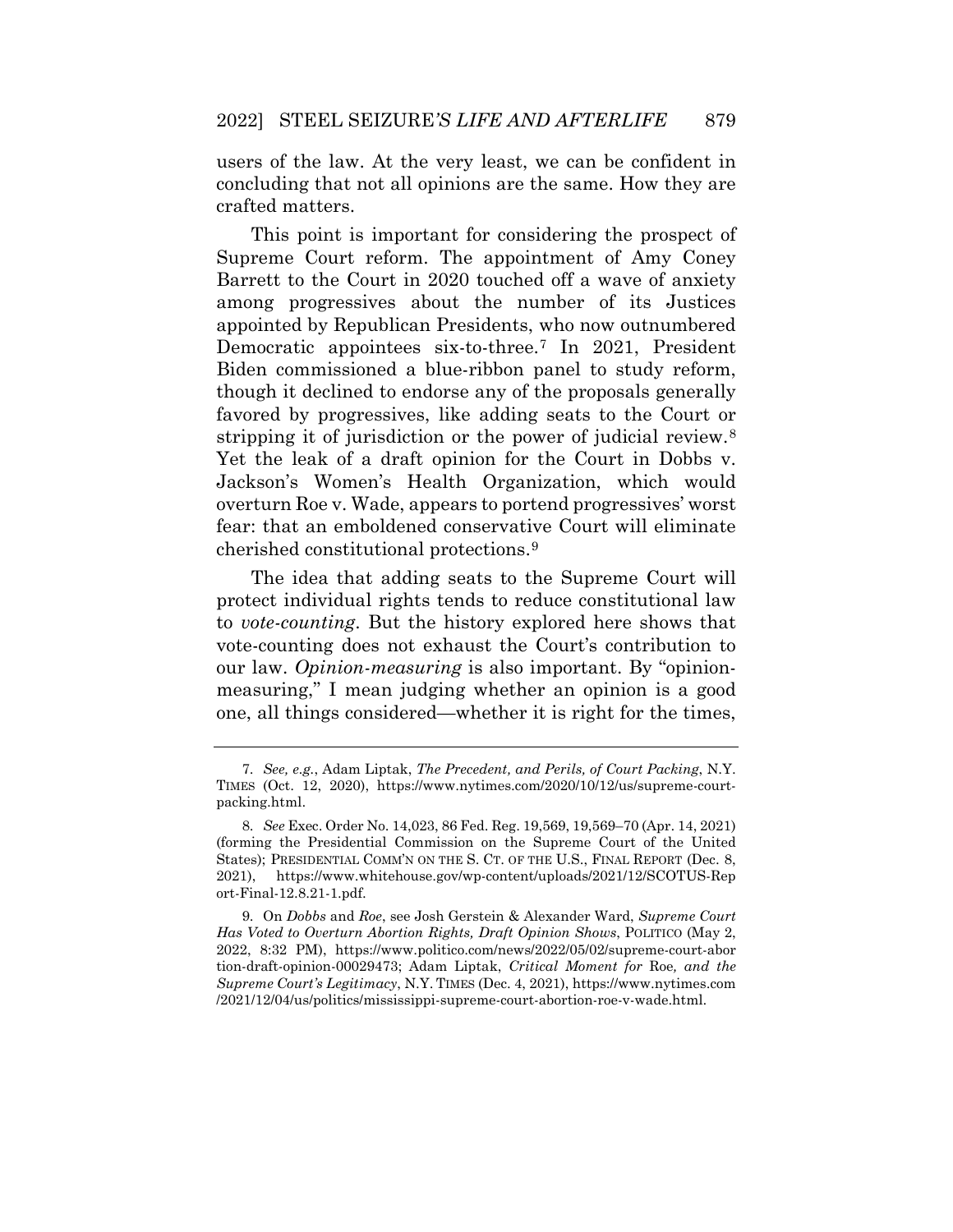whether it speaks a truth. Taking the measure of an opinion is not something the Court can do for itself. It depends on the judgment of folks off the Court, now and in the future. So, though appointees of Democratic Presidents are outnumbered on today's Supreme Court, a liberal opinion that is well-written, vigorously argued, and sensitive to the world outside the courtroom may end up being more persuasive and contributing more to our law than a majority opinion backed by six, seven, or even eight votes. If we stop focusing on who has the most votes and turn our attention to who writes the best opinions, then it is not obvious that the Supreme Court suffers from imbalance and would benefit from packing, at least in the long run.

 the case, attracting support from not a single of his I want to turn now to the most famous of the opinions in the *Steel Seizure Case*, the concurrence of Justice Robert H. Jackson. I want to ask: What was the afterlife of Jackson's opinion? How did it go from being one of seven opinions in colleagues, to being regarded today as the fundamental statement of our Constitution's separation of powers?[10](#page-6-0)

 The remainder of this Essay has two parts: "Life" and understanding its afterlife. In Part Two, "Afterlife," I Watergate litigation and in congressional deliberations over "Afterlife." In Part One, "Life," I consider the factual background of the case, the state of the doctrine of separation of powers at the time it came before the Court, and aspects of the Justices' opinions. Since this is familiar ground, my aim here is not to be exhaustive, but to emphasize features of the context and the case that are relevant for consider the public reception of the Court's decision, and then move forward from 1952 to the rise of Jackson's concurrence in the 1970s, focusing on its appearance in the

<span id="page-6-0"></span> *in* THE OXFORD HANDBOOK OF THE U.S. CONSTITUTION 343, 348 (Mark Tushnet, Mark A. Graber & Sanford Levinson eds., 2015) ("Justice Robert Jackson's concurrence has won the respect of history and fundamentally restructured the doctrinal playing field for presidential power . . . ."). 10. This is a widespread judgment. Stephen M. Griffin, *The Executive Power*,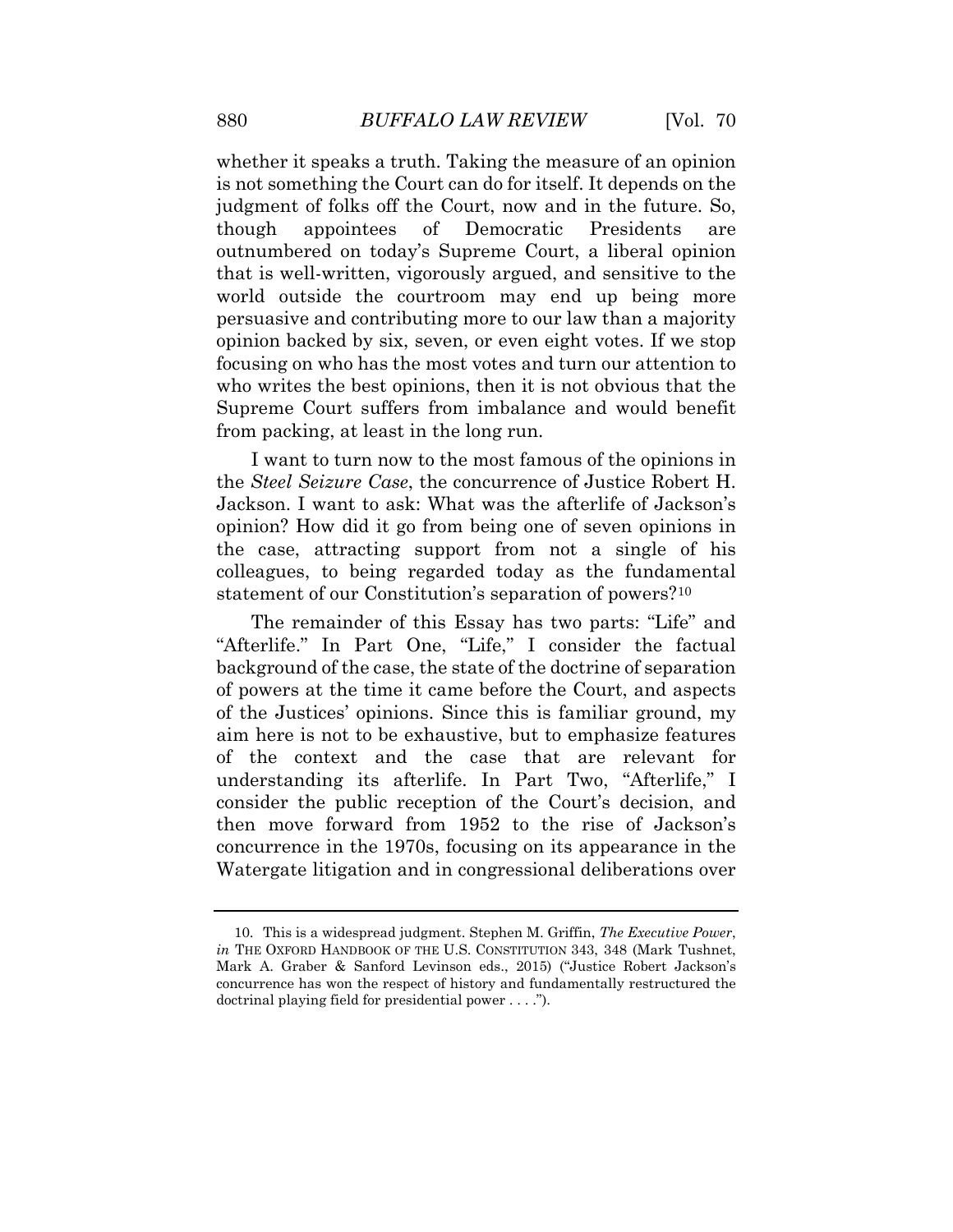proposals to regulate presidential power. Brief as it is, this study will show how the expansive, general, theoretical character of Jackson's concurrence made it useful to congressmen. Broad opinions, like *dicta*, straying from the case or controversy before the Court, can invite sharp criticism for exceeding judicial power. But *judicial breadth has democratic value*. It gives folks off the Court a handhold for taking up an opinion and using it to serve their own ends and construct fundamental law anew.[11](#page-7-0) At the very least, we ought to weigh this democratic value against the democratic cost of judicial interference in a dispute between the political branches. As we will see, in the *Steel Seizure Case*, Jackson intentionally addressed the political branches in his concurrence. He wrote it so they would use it.

# I. "LIFE"

# A. *The Background*

 The basic facts of the *Steel Seizure Case* are well known. where its members worked. The union wanted a wage It arose out of a labor dispute between a union, the United Steelworkers of America, and management at the mills increase and threatened to strike, disrupting production.

 The government was drawn into the case by the regulatory context. The country was experiencing significant inflation, and Congress had responded by passing a series of statutes that gave the President authority to impose price ceilings. When the United Steelworkers indicated their intent in late 1951 to negotiate for increased wages, plant management thought the threat of a strike might give them leverage to negotiate a price increase.[12](#page-8-0) The President,

<span id="page-7-0"></span> 11. *Cf.* Barry Friedman, *Dialogue and Judicial Review*, 91 MICH. L. REV. 577, 580–81, 644 (1993) (arguing that the Court is not anti-democratic because it is engaged in an extended "dialogue" with the other branches about constitutional meaning).

 12. *See* A.H. Raskin, *Steel Puts Pay Raise Up to Government*, N.Y. TIMES, Nov.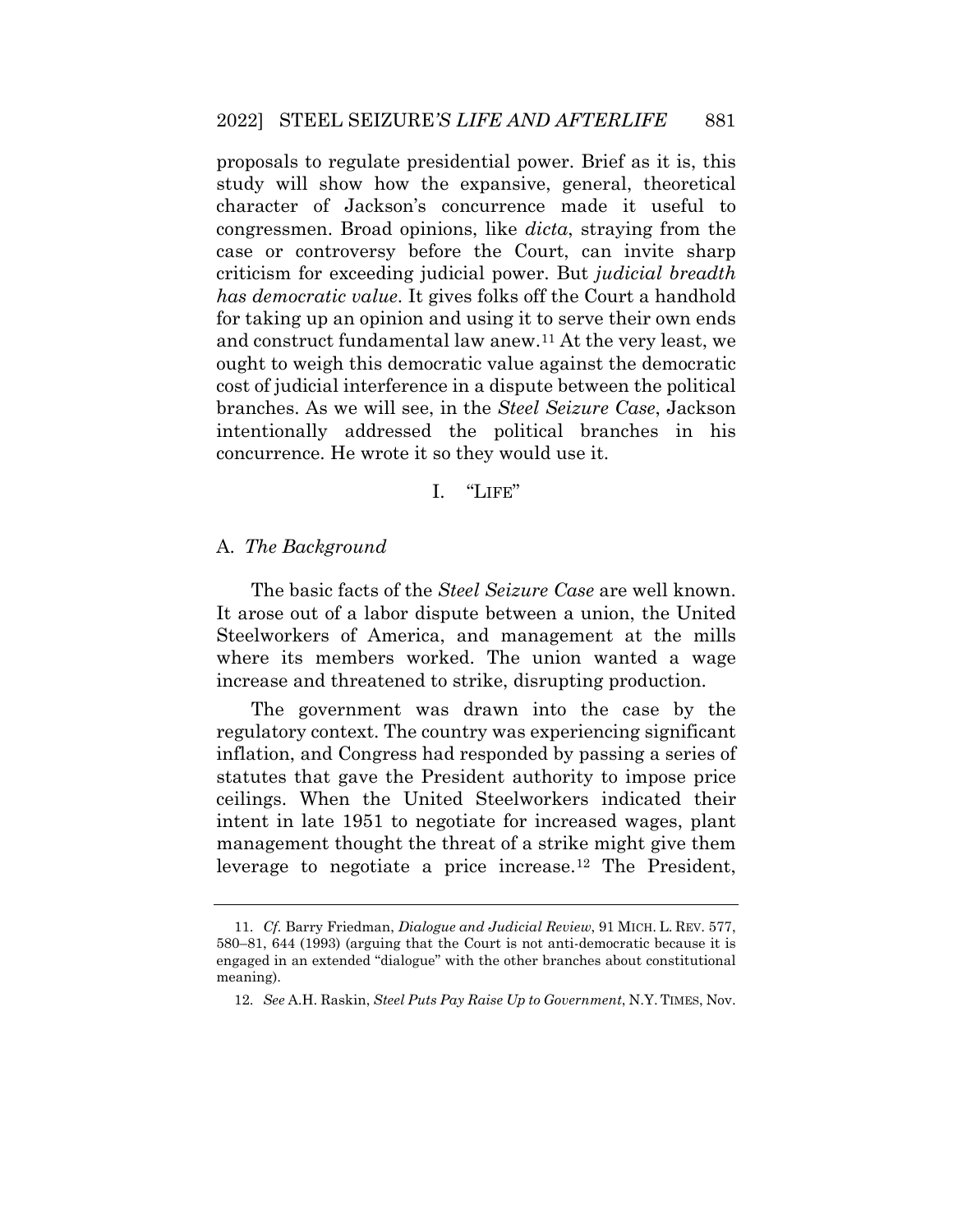agencies working on the dispute, the Office of Price however, had subdelegated his power to an administrative board, and under its regulations prices were set by a formula that depended on industry profits. Despite the threat of a strike, then, there was no guarantee that a price increase was forthcoming. As it happened, the administrative Stabilization and the Wage Stabilization Board, did propose a price increase, along with an increase in wages, but the new price fell short of management demands. Negotiations stalled, and the union announced its intent to strike on April 4, 1952.[13](#page-8-1) 

 particular case, thought Jackson, efforts by Communists to These types of labor conflict had arisen before, beginning with the rise of large labor unions in the early twentieth century. In fact, during World War II, President Roosevelt had responded to strikes by seizing plants and sending in federal troops to ensure that workers did not disrupt production. In a memorandum from June 1941, just before he was appointed to the Supreme Court, then-Attorney General Robert Jackson concluded that a presidential proclamation seizing an airplane manufacturing plant was constitutional, resting his analysis on "the aggregate of Presidential powers derived from the Constitution itself and from statutes," and pointing to statutes obligating the president to raise and equip the armed forces, which he thought implied a discretion to choose the means. In this undermine labor negotiations and interfere with the manufacture of warplanes gave the strike the character of an

<span id="page-8-0"></span> if they do,' Mr. Fairless said, 'is a matter which probably cannot be determined 16, 1951, at 17 ("'Whether our workers are to get a raise, and how much it will be by collective bargaining, and will apparently have to be decided finally in Washington.'").

<span id="page-8-1"></span> STORIES 233, 235 (Christopher H. Schroeder & Curtis A. Bradley eds., 2009). As Professor Bellia reports, President Truman later accused the management of steel companies of attempting to "extort a substantial profit, at the expense of Price Stabilization. *Id.* at 243. 13. Patricia L. Bellia, *Story of the* Steel Seizure Case, *in* PRESIDENTIAL POWER economic stability," for refusing to accept the steel price proposed by the Office of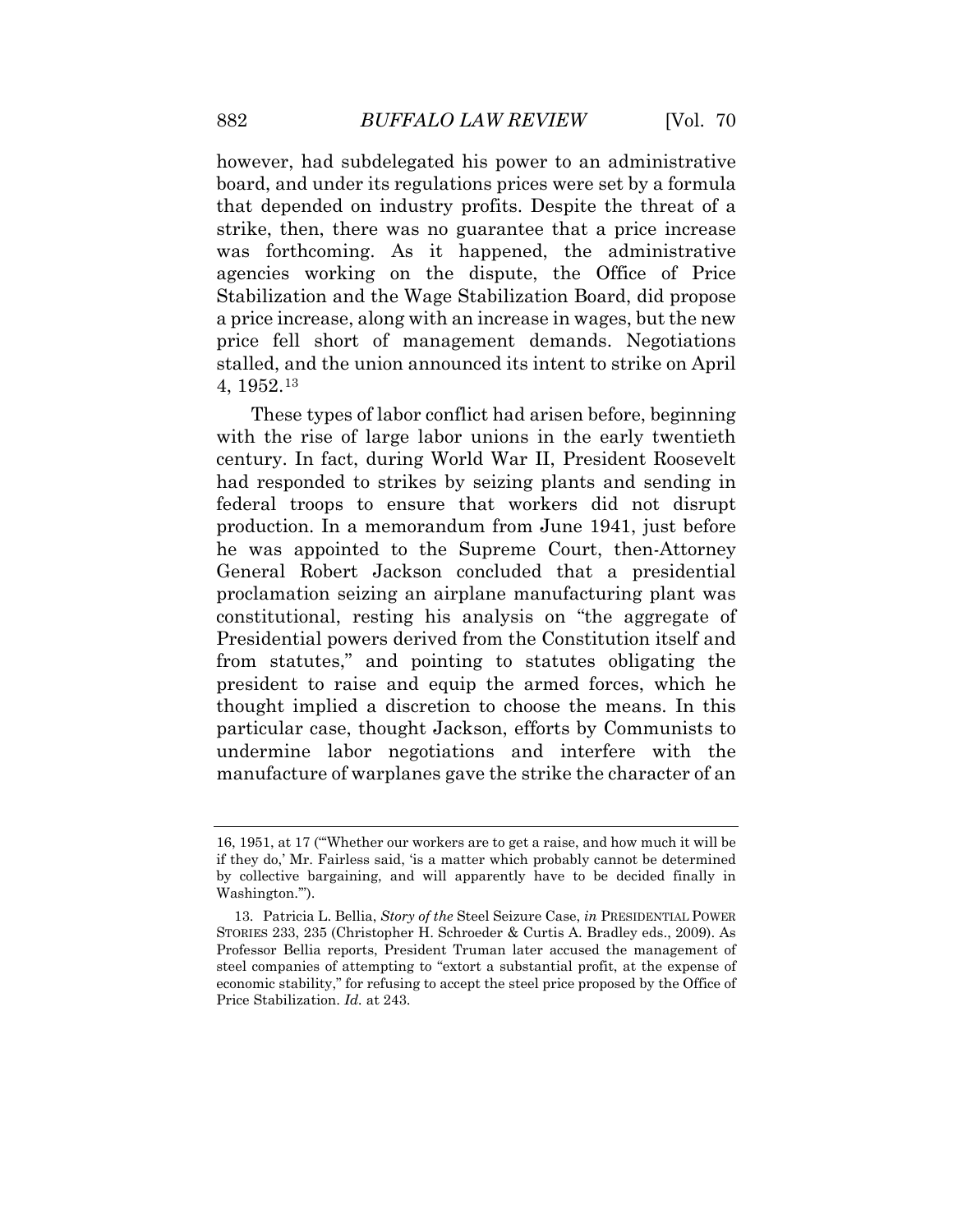"insurrection" against government, triggering the President's authority under the Commander-in-Chief Clause.[14](#page-9-0) Several years later, Congress passed the War Labor Disputes Act, which gave the President statutory authority to seize plants when a labor dispute could interfere with war production.<sup>[15](#page-9-1)</sup>

 regime for handling labor disputes shifted in crucial ways. expire. In its place, the Taft-Hartley Act of 1947 authorized notably passed over Truman's veto.[18](#page-9-4) Disputes that resisted In the years following World War II, however, the legal They became subject to administrative rules and judicial review—something that was occurring in much of government.[16](#page-9-2) The War Labor Disputes Act was permitted to the President to appoint a board to investigate a dispute and the Attorney General to apply to a district court for a temporary injunction stopping a strike.[17](#page-9-3) The statute was resolution by these means might be handled by passing special legislation that concerned only a single imminent strike.[19](#page-10-0) In addition, amendments to the Defense Production Act authorized the President to seek the condemnation of property needed for national defense by instituting an action

19. 93 CONG. REC. 3836 (1947) (statement of Sen. Taft).

<span id="page-9-0"></span> TIMES, June 10, 1941, at 1 (quoting statement by then-Attorney General Jackson); *see also* Powers of the President Under the War Labor Disputes Act to Seize Properties Affected by Strikes, 40 Op. Att'y Gen. 312 (1944), *reprinted in*  (1999) (similar opinion from AG Biddle and discussion of Jackson's statement). opinion, that is the real source of the "completion power." 14. Louis Stark, *Roosevelt Explains Seizure; Jackson Cites Insurrection*, N.Y. H. JEFFERSON POWELL, THE CONSTITUTION AND THE ATTORNEYS GENERAL 330–37 Arguably it is Jackson's memorandum, rather than Justice Vinson's later

<sup>15.</sup> War Labor Disputes Act, ch.144, 57 Stat. 163 (1943).

<span id="page-9-2"></span><span id="page-9-1"></span><sup>16.</sup> The Administrative Procedure Act was passed in 1946. Administrative Procedure Act, ch.324, 60 Stat. 237 (1946) (codified as amended in scattered sections of 5 U.S.C.).

<span id="page-9-4"></span><span id="page-9-3"></span><sup>17.</sup> Taft-Hartley Act, ch. 120, 61 Stat. 136 (1947) (codified as amended in scattered sections of 29 U.S.C.).

 18. *See* Bellia, *supra* note 13, at 242.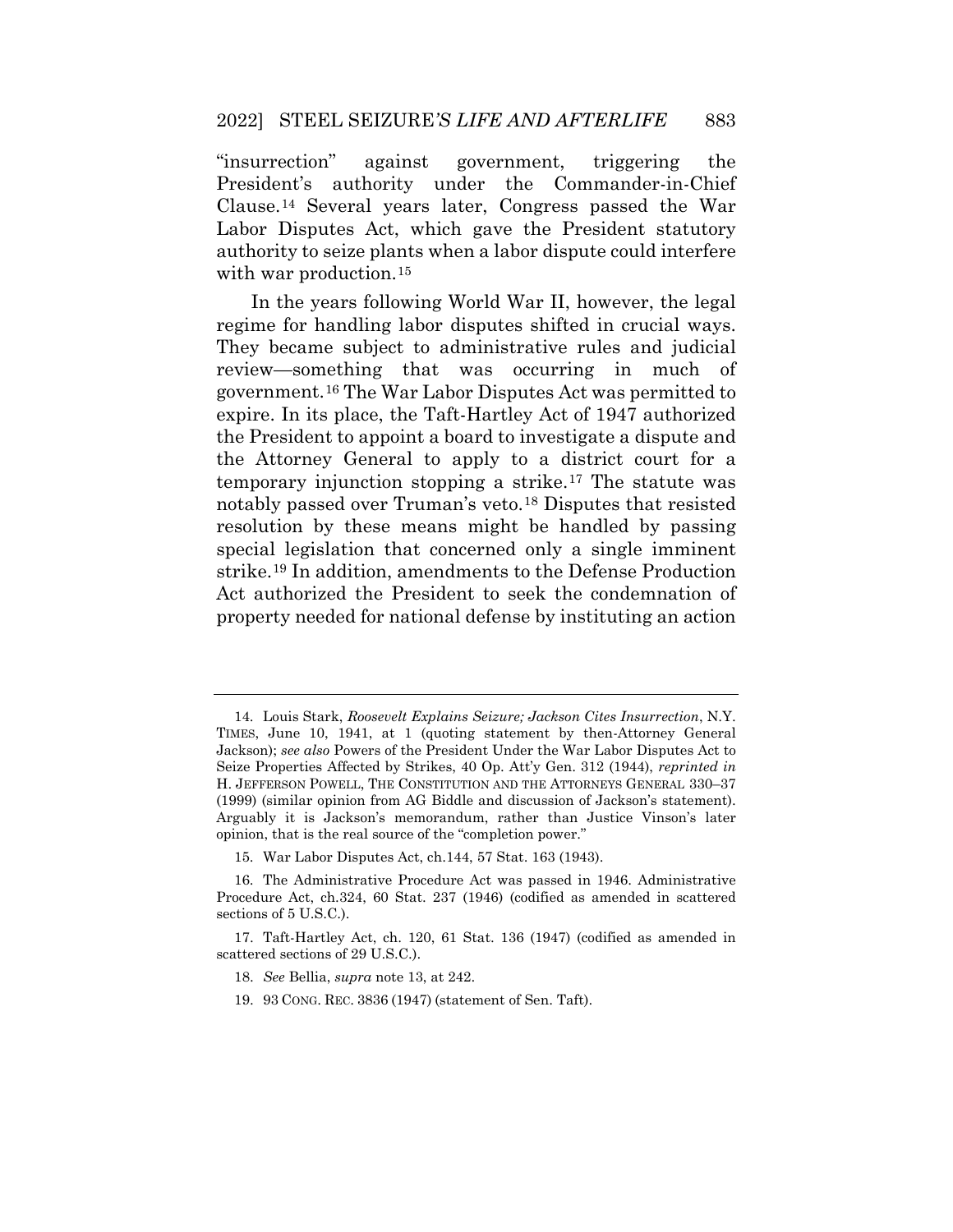in an appropriate court.[20](#page-10-1) 

#### B. *The Litigation*

 President Truman did not use these mechanisms for dealing with the threat of a strike. Arguably, none of the statutes was a clear fit. Instead, he issued an executive order directing the Secretary of Commerce simply to take possession of the steel mills and operate them.[21](#page-10-2)

 There was apparently little sense that steel was scarce or It seems clear that the White House did not anticipate how unpopular a seizure would be. Blowback was immediate.[22](#page-10-3) The public seemed inclined to regard Truman's action as different from Roosevelt's wartime measures. that a strike would upend the supply chain.[23](#page-10-4) 

 argument from legal briefs previously filed in litigation Proceedings in the district court fed dislike of the President's position. As Professor Patricia Bellia has shown, the government's filings focused on the question of constitutional power, essentially cutting and pasting an challenging President Roosevelt's seizure of the Montgomery Ward department store, an act that did not clearly fall under

<span id="page-10-1"></span><span id="page-10-0"></span><sup>20.</sup> Defense Production Act of 1950, ch. 932, 64 Stat. 798, 799–800 (codified as amended at 50 U.S.C. §§ 2061–70); Defense Production Act Amendments of 1951, ch. 275, 65 Stat. 131, 132 (codified in scattered sections of 50 U.S.C., 33 U.S.C., and 40 U.S.C.).

<span id="page-10-2"></span> the Plants and Facilities of Certain Steel Companies, Exec. Order No. 10,340, 17 Fed. Reg. 3139, 3139–41 (Apr. 10, 1952). 21. Directing the Secretary of Commerce to Take Possession of and Operate

<span id="page-10-3"></span> *Daily News* said 'Hitler and Mussolini would have loved this.' The *Washington*  22. See, for example, the newspaper pieces quoted in Charles C. Hileman et al., *Supreme Court Clerks' Recollections of October Term 1951, Including the* Steel Seizure Cases, 82 ST. JOHN'S L. REV. 1239, 1265 (2008) (statement of moderator John Q. Barrett) ("The response to this action by President Truman was swift and negative. The *Chicago Daily News* called it 'leaping socialism.' The *New York Post* wrote, 'President Truman's seizure of the steel industry will probably go down in history as one of the most high-handed acts committed by an American President.'").

<span id="page-10-4"></span><sup>23.</sup> MAEVA MARCUS, TRUMAN AND THE STEEL SEIZURE CASE: THE LIMITS OF PRESIDENTIAL POWER 225 (1977).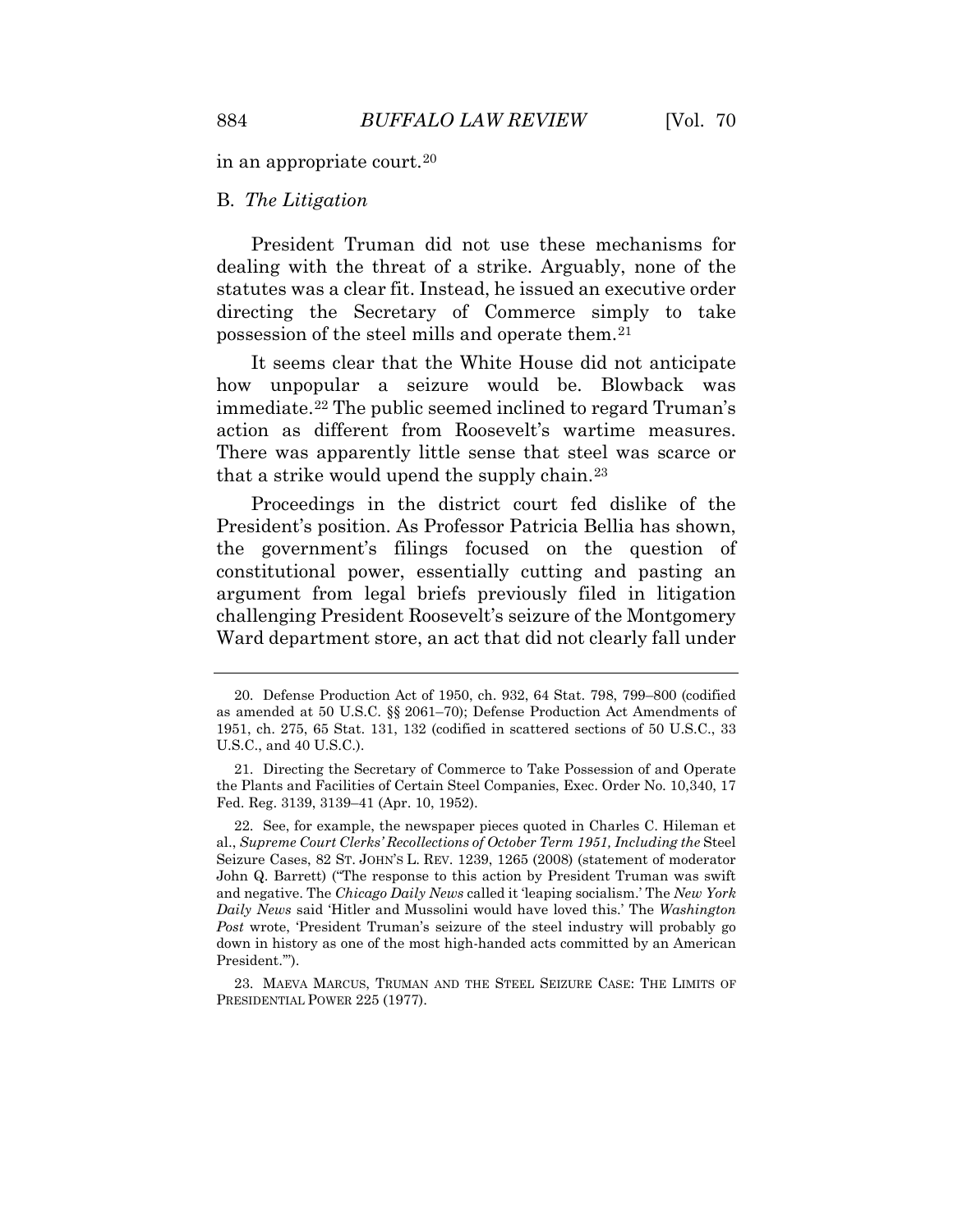defense production statutes.[24](#page-11-0) The district judge in the *Steel Seizure Case*, a Roosevelt appointee named David Pine, seized on the government's constitutional arguments and, testing their boundaries, drew the government's lawyer into asserting that the President possessed a power to do what was necessary to meet an emergency.<sup>25</sup> When the colloquy was reported in the press, it led to widespread condemnation, and President Truman issued a statement disclaiming the view.[26](#page-11-2) The government's handling of litigation had shifted the frame from a disruptive labor dispute to an extreme doctrine of presidential power.[27](#page-11-3)

These events also seem to have framed the case for the Supreme Court. Maeva Marcus, a legal historian whose 1977 book on the *Steel Seizure Case* remains its most comprehensive treatment, thought that public opinion must have influenced the Justices to take the case and resolve it as they did.[28](#page-11-4) Like the public, some of the justices saw not a dangerous military crisis, but an effort by the President to govern outside law, a deliberate indifference to Congress, and a theft of private property.[29](#page-11-5) From this perspective, the salient facts were that Congress had told the administration how to handle labor strikes, but the President had elected

<sup>24.</sup> Bellia, *supra* note 13, at 248.

 744, 745), *quoted in* Bellia, *supra* note 13, at 249–50. 25. Transcript of Record at 371, *Steel Seizure Case*, 343 U.S. 579 (1952) (Nos.

<span id="page-11-1"></span><span id="page-11-0"></span><sup>26.</sup> *See, e.g.*, Joseph A. Loftus, *Truman Concedes Constitution Puts Limits on Powers*, N.Y. TIMES, Apr. 28, 1952, at 1.

<span id="page-11-2"></span> *The Commander-in-Chief and the Necessities of War: A Conceptual Framework*, 83 TEMP. L. REV. 599, 656–58 (2011). 27. On the doctrine of necessity and presidential power, see John C. Dehn,

<span id="page-11-3"></span><sup>28.</sup> MARCUS, *supra* note 23, at 223–25; *see also* Hileman et al., *supra* note 22, at 1268–69 (statement of Chief Justice Rehnquist, former clerk to Justice Jackson).

<span id="page-11-5"></span><span id="page-11-4"></span> the President's "inherent" powers to act in an emergency; it seems clear from  *Committee on Labor and Public Welfare on S.249*, pt. 1, 81st Cong. 232 (1949); 29. Justice Clark had written a memorandum as Attorney General defending Clark's opinion in *Steel Seizure* that he did not think such an emergency existed. *Steel Seizure Case*, 343 U.S. at 662 (Clark, J., concurring); *Hearings Before the*  MARCUS, *supra* note 23, at 209.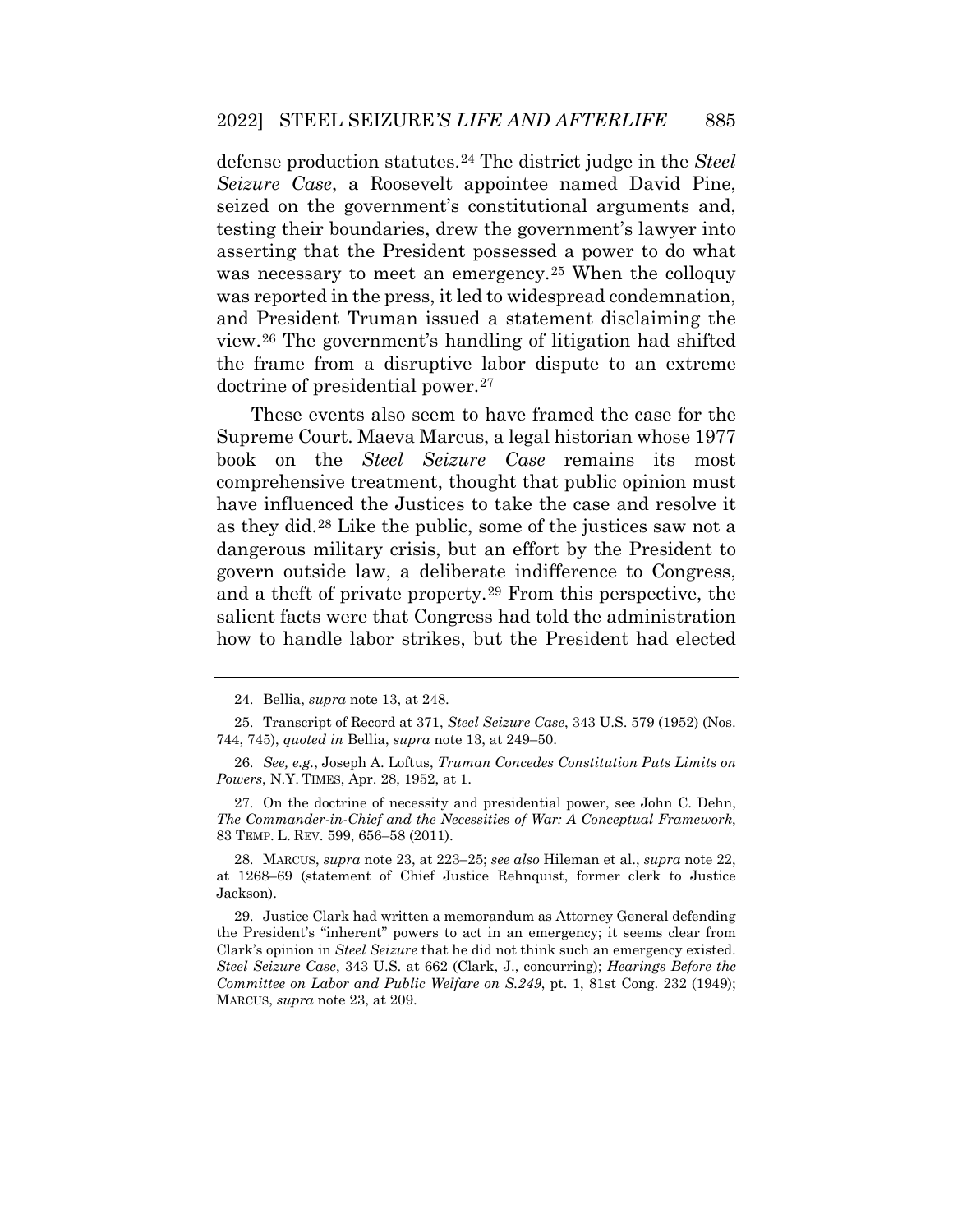not to follow those procedures. If the Court was to insert itself into this sort of conflict, what it would need was a legal framework that articulated the nature of the relationship between the President and the Congress. Of course, today we have such a framework: the doctrine of "separation of powers." At the time, however, only fragments of such a doctrine existed.

## C. *The State of the Doctrine*

 legislatures, executives, and courts.[30](#page-12-0) Some of this writing Here's what there was. First, there was a body of theoretical political writing on the differences between was quite old—think John Locke and the Baron de Montesquieu in the seventeenth and eighteenth centuries. Though their theories had cachet (they still do), a theory is not a doctrine: it's not formulated to provide judges with a basis to resolve a litigated case.

to handle crises in foreign affairs.<sup>[31](#page-12-1)</sup> The account fit the needs Modern political scientists were also at work on the presidency, attempting to theorize the powers presidents were thought to enjoy over foreign policy and armed conflict. A leading voice in the area was Edward Corwin, professor at Princeton, whose book, *The President: Office & Powers*, was in its third edition by the time of the *Steel Seizure Case*. Corwin drew on Locke's writings to argue that the grant of executive power to the President conveyed a broad discretion of the Cold War well. To keep the peace and control the spread of communism, the President would need a power to dispatch and station the armed forces around the globe.<sup>[32](#page-13-0)</sup>

 30. *See* M.J.C. VILE, CONSTITUTIONALISM AND THE SEPARATION OF POWERS 64– 73, 89–93 (1967).

<span id="page-12-1"></span><span id="page-12-0"></span> found in the work of Clinton Rossiter. *See* CLINTON L. ROSSITER, CONSTITUTIONAL DICTATORSHIP: CRISIS GOVERNMENT IN THE MODERN DEMOCRACIES 13 (1948). 31. EDWARD S. CORWIN, THE PRESIDENT: OFFICE AND POWERS, 1787–1948, at 6–7 (3d ed. 1948). Another leading scholarly treatment of these issues can be

<sup>32.</sup> STEPHEN M. GRIFFIN, LONG WARS AND THE CONSTITUTION 4 (2013).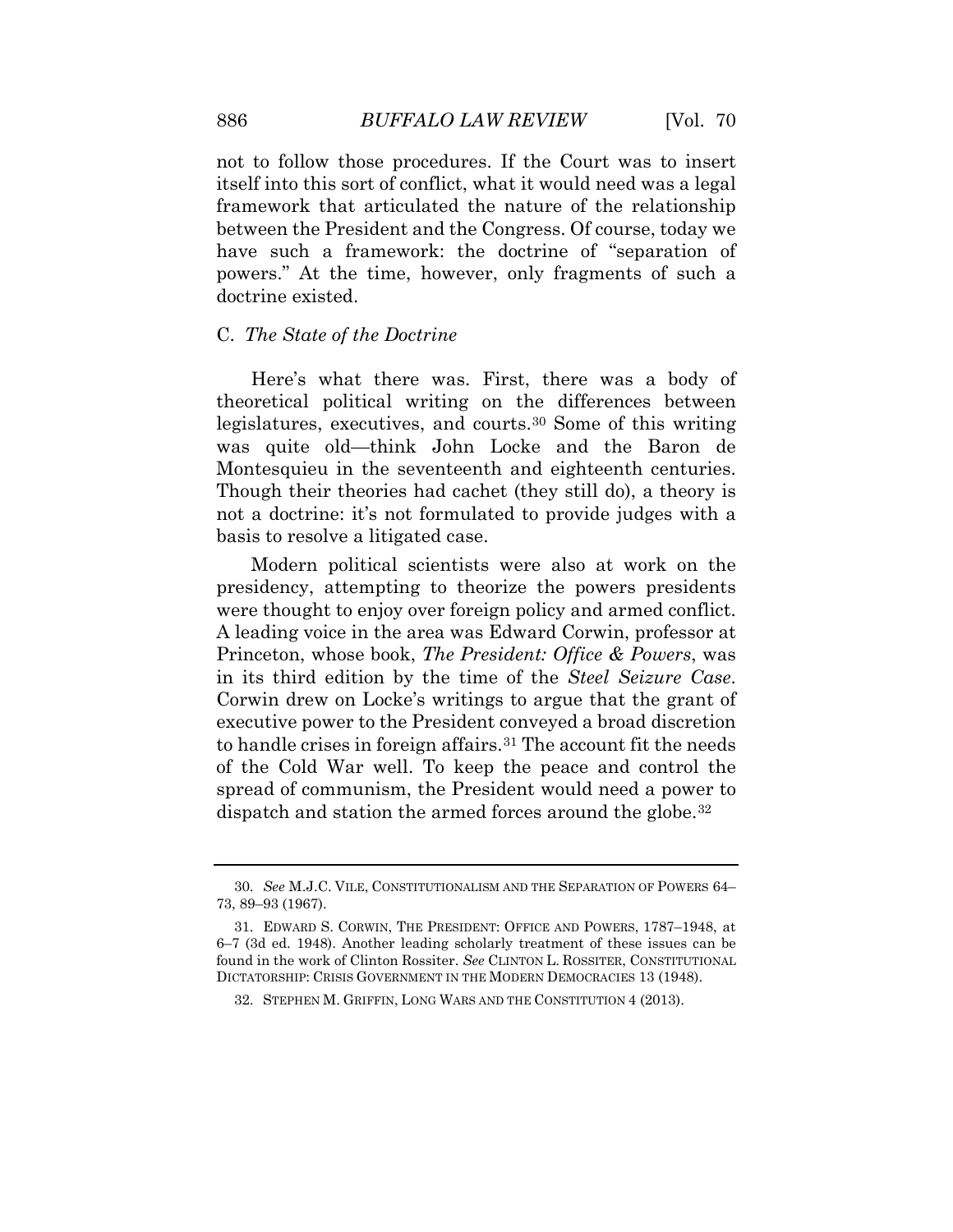branches.[33](#page-13-1) The law was probably most developed in the Beyond theory, however, there were only a handful of narrow judicial rules for resolving conflicts between the context of war and foreign policy. Though there were precedents here, they did not add up to a clear doctrine. Cases from the early nineteenth century tended to confirm the supremacy of Congress in matters like the scope of armed conflict,  $34$  identification of public enemies,  $35$  and the application of international law.[36](#page-13-4) In one of these cases, *Little v. Barreme*, Chief Justice John Marshall invalidated the seizure of a ship that had been made under a presidential commission on grounds the commission exceeded the scope authorized by statute.[37](#page-13-5) 

 of the nineteenth century, the Supreme Court began to yield Europe, Asia, and South America, Justices on the Supreme discretion in setting the nation's foreign policy. In *United*  But later cases cut a different figure. In the final decades the President greater latitude and flexibility in conducting foreign affairs.[38](#page-14-0) By 1936, with considerable instability in Court were prepared to concede the President complete *States v. Curtiss-Wright*, the Court rejected an industry challenge to a statute that delegated authority to the president to prohibit the sale of arms to certain foreign

38. G. EDWARD WHITE, THE CONSTITUTION AND THE NEW DEAL 35–43 (2000).

<span id="page-13-1"></span><span id="page-13-0"></span> doctrine. Bondy's book is essentially a treatise, and its small size and scope in of the separation-of-powers doctrine at the time. *See generally, e.g.*, ERNST RODNEY L. MOTT, DUE PROCESS OF LAW (Da Capo Press 1973) (1926). 33. See, for example, WILLIAM BONDY, THE SEPARATION OF GOVERNMENTAL POWERS IN HISTORY, IN THEORY, AND IN THE CONSTITUTIONS v–vi (AMS Press, Inc. 1967) (1896), particularly the structure of Part III, which describes constitutional comparison to coeval treatises on due process and police power shows the limits FREUND, THE POLICE POWER: PUBLIC POLICY AND CONSTITUTIONAL RIGHTS (1904);

<sup>34.</sup> *See* Little v. Barreme, 6 U.S. (2 Cranch) 170, 179 (1804).

<span id="page-13-5"></span><span id="page-13-4"></span><span id="page-13-3"></span><span id="page-13-2"></span><sup>35.</sup> *See* Bas v. Tingy, 4 U.S. (4 Dall.) 37, 39, 42, 44–45, 45 (1800) (concluding that France was a public enemy only if Congress had enacted a law making it so); Dehn, *supra* note 27, at 616–17 (describing the case).

<sup>36.</sup> *See* Murray v. Schooner Charming Betsy, 6 U.S. (2 Cranch) 64, 118 (1804).

<sup>37.</sup> *Barreme*, 6 U.S. (2 Cranch) at 177–78.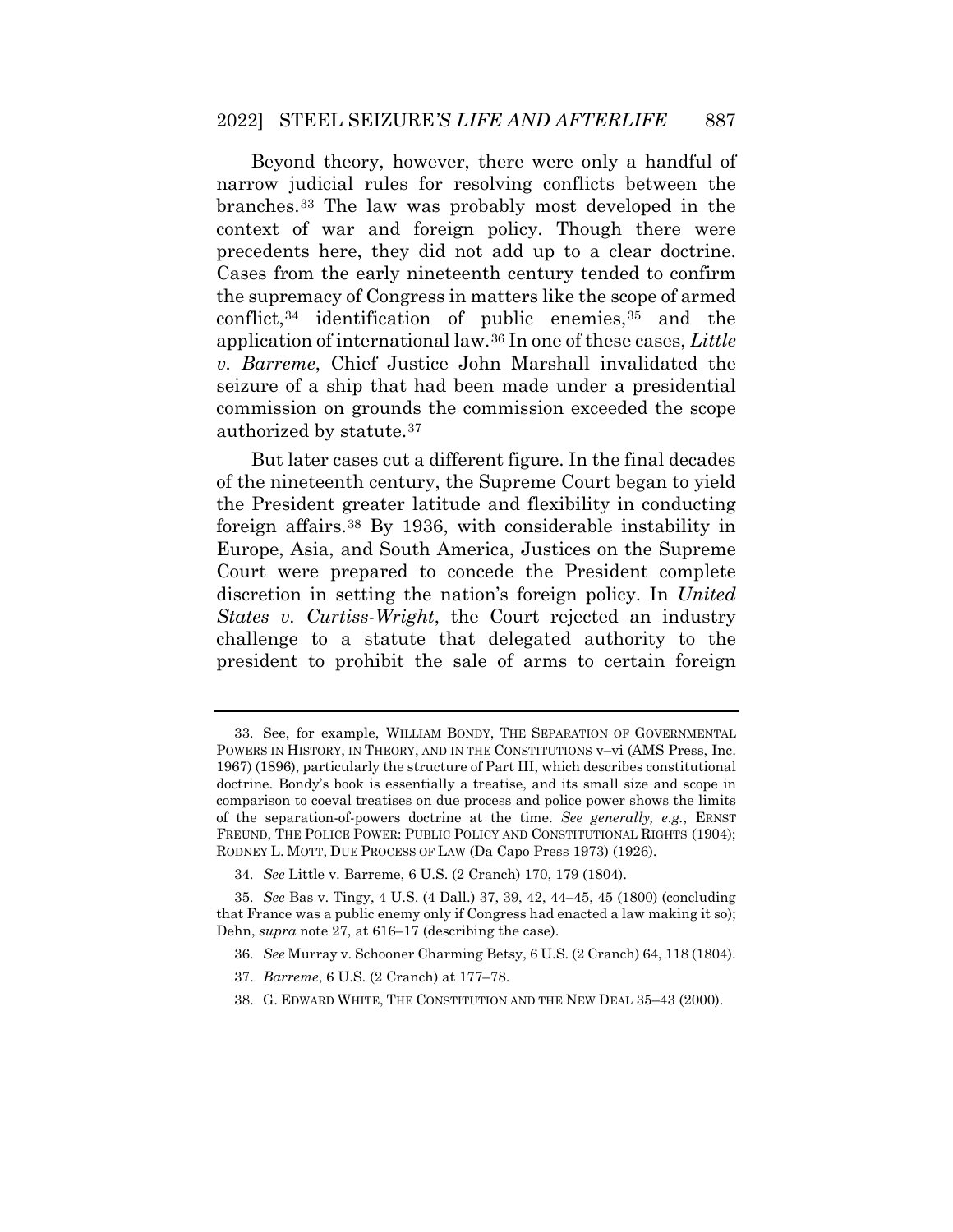$[Vol. 70$ 

 nations at war. Justice Sutherland set out a general account of the power of the federal government over foreign affairs, which he thought did not derive from the Constitution at all but was "inherent" in sovereign government. "The powers to declare and wage war, to conclude peace, to make treaties, to maintain diplomatic relations with other sovereignties," he wrote, "would have vested in the federal government as necessary concomitants of nationality," even if they had not been mentioned.[39](#page-14-1) These powers were for the President to control. Seizing on language from a speech John Marshall had made while a member of the House of Representatives, Sutherland described the President as the "sole organ of the nation in its external relations."[40](#page-14-2) 

 Domestic law was considerably less developed. We had strands of cases and ideas, each stitched to a sphere of policy non-delegation doctrine (or, in his terminology, the problem and a legal context. Frank Strong's popular constitutional law text from 1950 didn't even have a chapter on "separation of powers."[41](#page-14-3) His book did describe something called "merger of governmental function." The first doctrine listed there was of "delegational merger"). At the time the doctrine had been recently applied. Several decisions in the 1930s had struck down major pieces of New Deal legislation on non-delegation grounds.[42](#page-15-0) As the Court constructed it, the doctrine

<sup>39.</sup> United States v. Curtiss-Wright Exp. Corp., 299 U.S. 304, 318 (1936).

<span id="page-14-1"></span><span id="page-14-0"></span> 40. *Id.* at 319–20 (quoting 10 ANNALS OF CONG. 613 (1800) (statement of then- Rep. John Marshall)). Scholars have long pointed out that Sutherland took the expression "sole organ" out of context, changing its meaning. *E.g.*, Louis Fisher, *The Staying Power of Erroneous Dicta: From* Curtiss-Wright *to* Zivotofsky, 31 organ" doctrine of presidential control over foreign affairs in *Zivotofsky v. Kerry*, CONST. COMMENT. 149, 150 (2016). The Supreme Court finally rejected the "sole 135 S. Ct. 2076, 2089–90 (2015).

 41. *See* FRANK R. STRONG, AMERICAN CONSTITUTIONAL LAW ix–xii (1950).

<span id="page-14-3"></span><span id="page-14-2"></span><sup>42.</sup> *See, e.g.*, J.W. Hampton, Jr., & Co. v. United States, 276 U.S. 394, 409 (1928). The Court struck down domestic legislation on non-delegation grounds in *Panama Refining Co. v. Ryan*, 293 U.S. 388, 430 (1935), and *ALA Schechter Poultry Corp. v. United States*, 295 U.S. 495, 539–42 (1935). *Curtiss-Wright* also involved a non-delegation challenge, but there the Court sustained the law on grounds that it concerned foreign policy. *See Curtiss-Wright Exp. Corp.*, 299 U.S.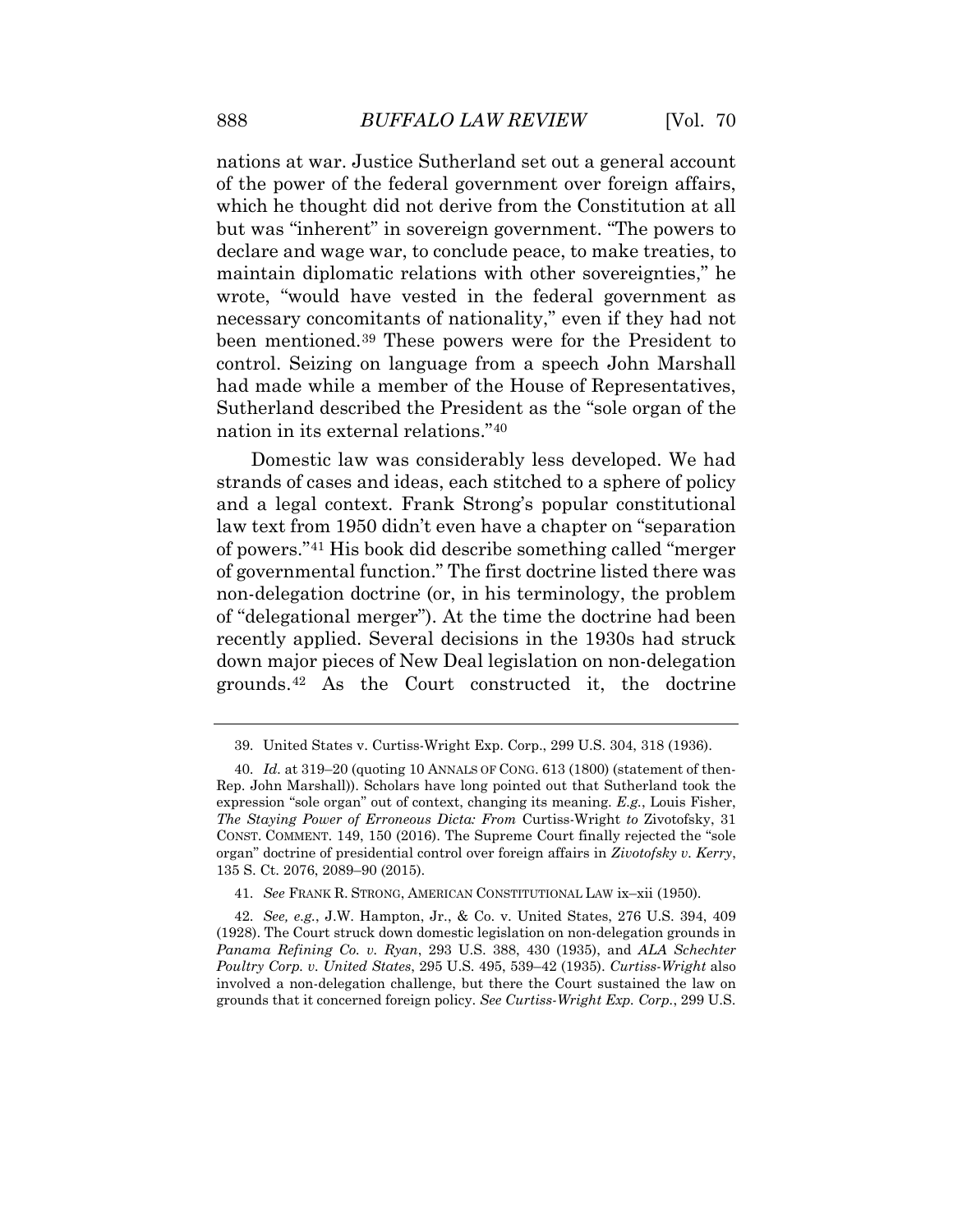prohibited Congress from vesting executive agencies with legislative power, and required an "intelligible principle" for action, which agencies would fill in with details. These cases were some of the first in which the phrase "separation of powers" appeared in the text of a Supreme Court opinion.[43](#page-15-1)

 Congress could not restrict the president's power to fire Article II, arguing that if the President could not remove A doctrine of presidential removal power existed but was also quite new. In the case of *Myers v. United States*, only about twenty-five years old in 1952, the Court had held that executive officers at will[.44](#page-16-0) Chief Justice Taft based the holding on the Vesting Clause and Take Care Clause of subordinates who had failed to do their job, he could not ensure that the law was "faithfully executed."[45](#page-16-1) Within a decade this basis was exploited to narrow the doctrine; job

<span id="page-15-0"></span>at 306.

<span id="page-15-1"></span> (argument of counsel)); Shoemaker v. United States, 13 S. Ct. 631, 371 (1893) ("'Justice Story, in pointing out the true meaning of the principle of the separation by assignment of the different powers to the three departments,) . . . .'" (quoting United States v. Cooper, 20 D.C. (9 Mackey) 104, 123–24 (1891)); McGrain v. Daugherty, 273 U.S. 135, 170 (1927) ("[I]t is not within the range of this power, governmental powers . . . ."). 43. For the first appearance of the expression, see *Panama Refin. Co.*, 293 U.S. at 440 (Cardozo, J., dissenting). Variants can be discovered in case reports much earlier, sometimes from the arguments of counsel or from language taken from lower-court opinions; but it is only in the early twentieth century that usage conveys a clear sense that the phrase stands for a judicial doctrine. *See, e.g.*, Brush v. Ware, 40 U.S. (15 Pet.) 93, 99 (1841) ("The executive of the United States, in issuing patents for land, is required to perform, and does perform certain acts of a judicial nature. And when an executive officer acts judicially, as he often must, (for the idea of a perfect separation of the powers of government, is a mere abstraction, and wholly unattainable in practice,) his decisions are as valid, and have the same effect as judgments pronounced by courts of justice; and are, ordinarily, far more difficult to revise, if erroneous, than the latter." of the powers of the government, (which is not declared in the federal constitution in direct words, as in most of the state constitutions, but is enjoined, practically, but must be left to the courts, conformably to the constitutional separation of

<sup>44.</sup> Myers v. United States, 272 U.S. 52, 176 (1926).

 45. *Id.* at 117; *see* U.S. CONST. art. II, §§ 1, 3. For connections between the *Myers* decision and the myth of the "Lost Cause," a reactionary revision of the meaning and significance of the Civil War, see Bowie & Renan, *supra* note 2, at 2056–82.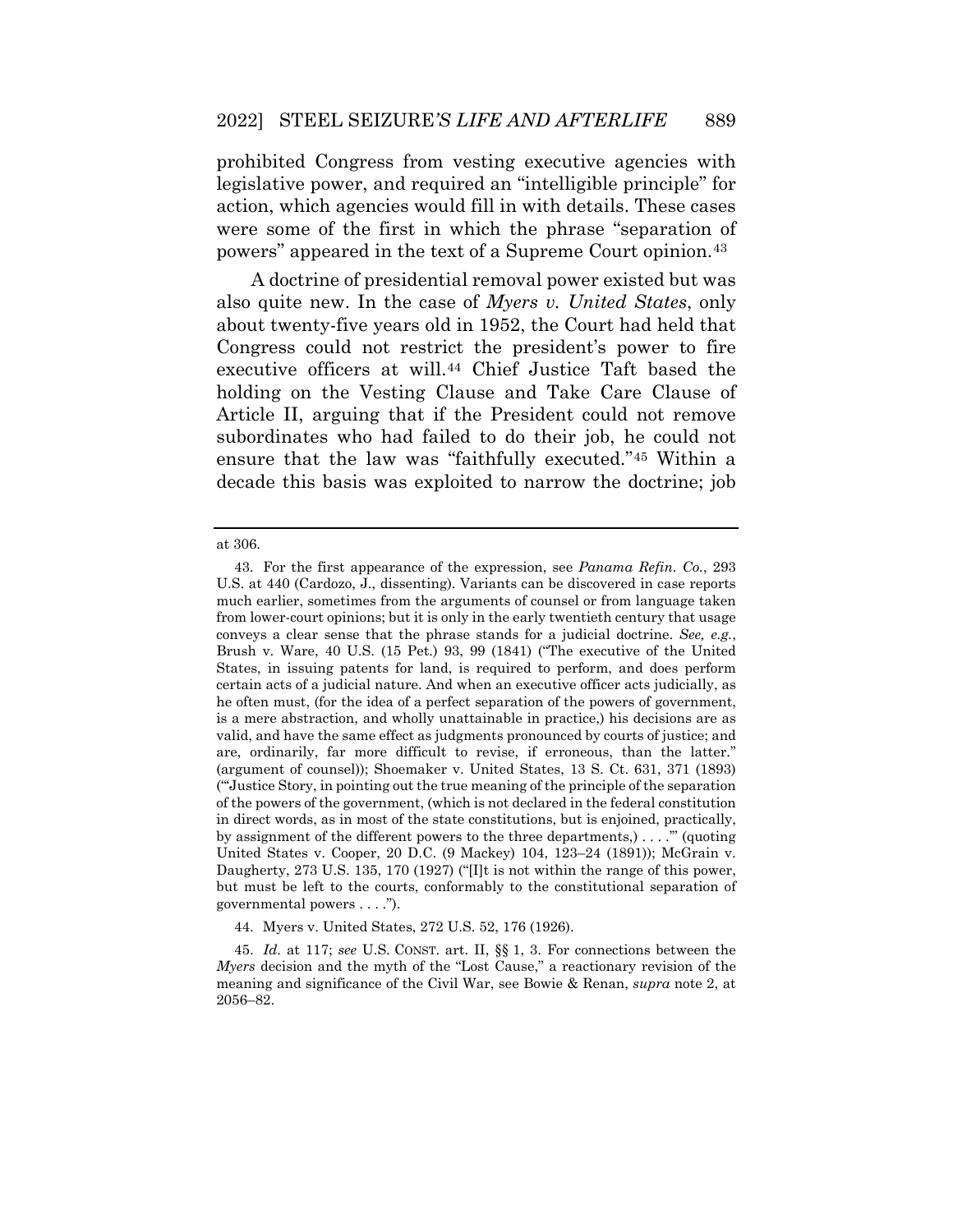protections for officers engaged in administrative adjudication or rulemaking were upheld on grounds that these activities differed from execution of the law.[46](#page-16-2) 

 approved.[47](#page-16-3) After the war, the Court also gave its support to have consented to a long-standing executive practice (in this where the practice was inconsistent with the text of a federal statute.[49](#page-17-1) But to say these cases amounted to a general If the eye could track a uniform movement across the various lines of cases, it was in the direction of the President. Seizures and condemnations of property evince this development, though precedents were a mix of cases involving foreign war, civil war, insurrection, and domestic policy. Early rules limiting seizures to congressional authorization gave way during the Civil War, when President Lincoln acted on his own initiative (though his conduct was later ratified by Congress), which the Court direct presidential actions to protect the personnel and instrumentalities of the government, which at least once involved seizure without statutory authorization.[48](#page-17-0) More relevant, in the 1915 case of *United States v. Midwest Oil Co.*, the Court reasoned that Congress should be understood to case, of setting aside lands opened for development), even doctrine of presidential power to seize private property when 'necessary' would be too much. There is little evidence,

<span id="page-16-1"></span><span id="page-16-0"></span> 46. *See, e.g.*, Humphrey's Ex'r v. United States, 295 U.S. 602, 627–28 (1935). *Humphrey's Executor* was another of the earliest Supreme Court opinions to include the phrase "separation of powers." *See id.* at 629–30 ("separation of the powers of these departments").

<span id="page-16-3"></span><span id="page-16-2"></span> authorization, see *Brown v. United States*, 12 U.S. (8 Cranch) 110, 125–29 (1814). On the president's power to order a blockade though no war had been declared, pursuant to which vessels might be seized, see *The Prize Cases*, 67 U.S. (2 Black) (reviewing Lincoln's seizures during the war). 47. For an early holding on wartime seizures that emphasizes congressional 635, 670 (1862). President Lincoln ordered the seizure of a variety of property during the war. *See* DANIEL FARBER, LINCOLN'S CONSTITUTION 115–44 (2003)

 48. *In re* Neagle, 135 U.S. 1, 75–76 (1890) (personnel); *In re* Debs, 158 U.S. 564, 599–600 (1895) (interstate railroads).

<sup>49. 236</sup> U.S. 459, 474 (1915).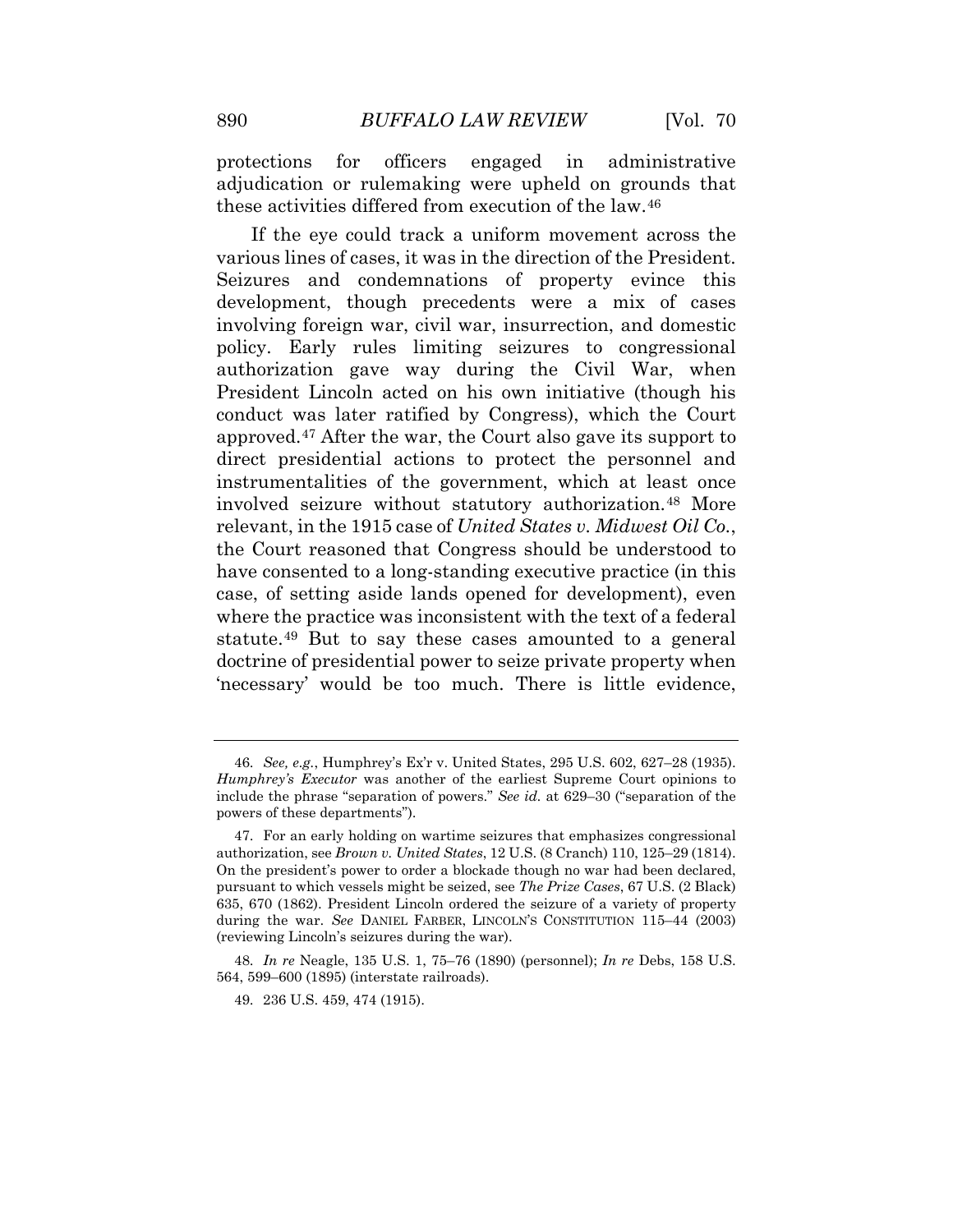most of the President's domestic industrial seizures during outside government briefs, of such an understanding.<sup>[50](#page-17-2)</sup> Notably, as we've already discussed, Congress authorized World War II.

 and judicial independence), that's what there was of Aside from a few other doctrines not relevant in the case (relating to things like pardons, congressional investigations, "separation of powers" in the Supreme Court. Sensibly, then, several justices in the *Steel Seizure Case* framed their opinions as efforts to articulate a general judicial doctrine on the subject. As we will see, they made use of the materials they had at hand, including non-delegation doctrine. That they were attempting to do this at one fell swoop, in a highprofile, high-stakes case, is likely why we have seven different opinions. Justice Jackson began drafting his own opinion before oral argument—as was sometimes his custom—but even before receiving the briefs; his papers included drafts from May 7 and 8, while the government did not file its brief until May 8.[51](#page-17-3) One suspects that Jackson saw the occasion for an opinion that would transcend the confines of the parties and their case.

#### D. *The Opinions*

 Though there are seven opinions in the case, into two groups: first, the opinions of Hugo Black and William Douglas; and second, the opinions of Felix a basic divergence in approach to the task of constructing a between the opinions of Justices Frankfurter and Jackson. commentators have long focused on four and sorted them Frankfurter and Robert Jackson. The sorting indeed reflects general doctrine of separation of powers. At the same time, however, it tends to suppress an important difference

<span id="page-17-3"></span><span id="page-17-2"></span><span id="page-17-1"></span><span id="page-17-0"></span><sup>50.</sup> For the perspective on these seizures in the government's *Steel Seizure Case* brief, see MARCUS, *supra* note 23, at 156–57.

 51. *Id.* at 149; Adam J. White, *Justice Jackson's Draft Opinions in* The Steel Seizure Cases, 69 ALB. L. REV. 1107, 1109–10 (2006).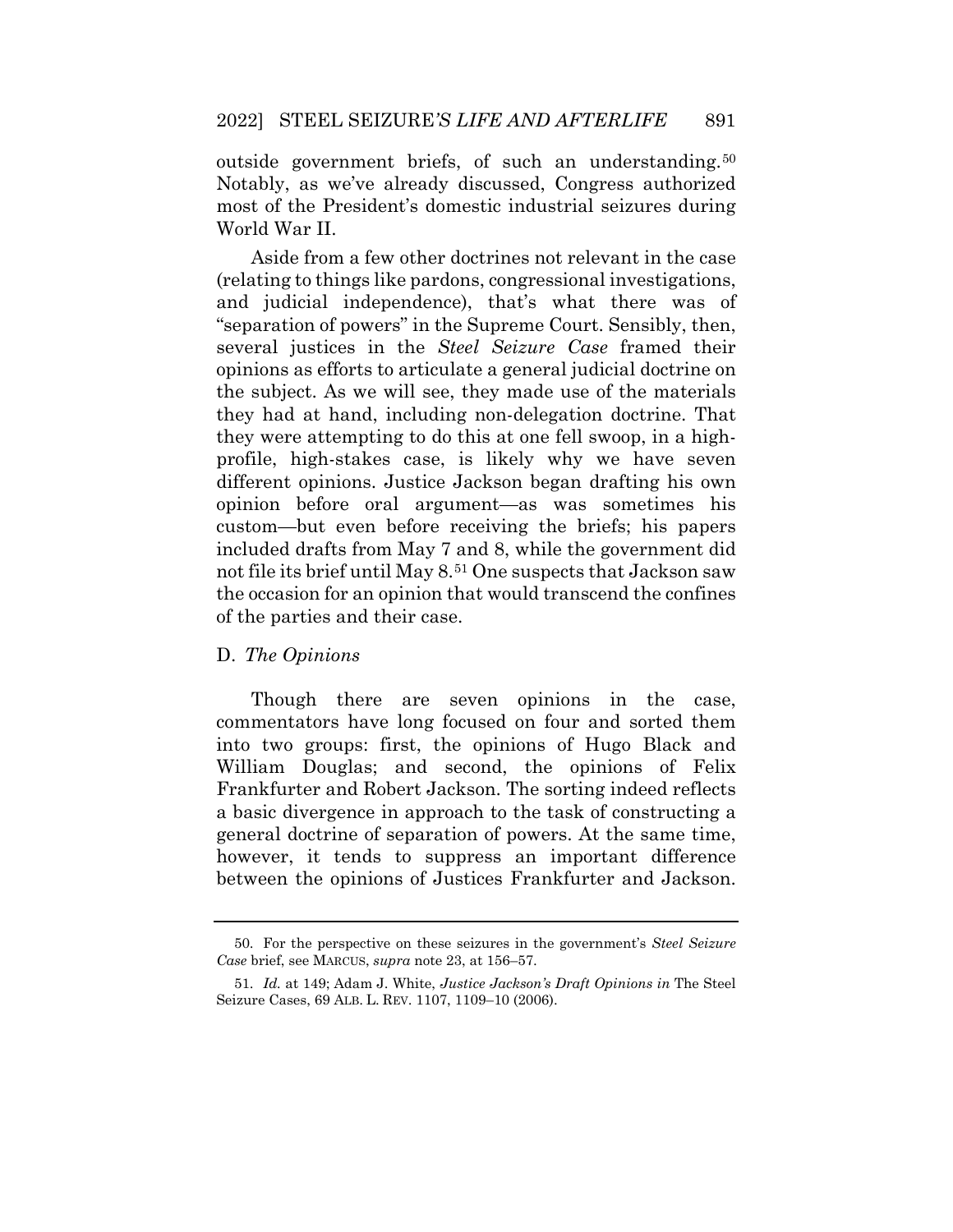Indeed, it was where Frankfurter was uncharacteristically generations: the idea that history could place a "gloss" on the Jackson's opinion was more general and more theoretical, and this is crucial to explaining why it has enjoyed a more robust afterlife than Frankfurter's despite their similarities. general that his opinion has proved most useful to later meaning of executive power.

#### 1. Formalists

 was to be denied lawmaking power. What, then, was that a congressional policy be executed in a manner The account of the Constitution's separation of powers given by Justices Black and Douglas is often described as "formalist." The justices distinguished legislative from executive power by defining the terms, drawing on ideas from political theory and the Court's non-delegation precedents. Thus, according to Justice Black, Truman's seizure order could not "be sustained because of the several constitutional provisions that grant executive power to the President," since those grants "refute[] the idea that he is to be a lawmaker."[52](#page-18-0) In other words, to have executive power lawmaking power? In this context, it entailed settling on a policy for resolving domestic labor disputes of national significance. The President's seizure order had clearly exercised that power. "The President's order does not direct prescribed by Congress—it directs that a presidential policy be executed in a manner prescribed by the President."[53](#page-19-0) In this way, Truman had usurped power granted to Congress. Justice Douglas's opinion sounded in a similar register.[54](#page-19-1)

One can think of the Justices' solution as incorporating

<sup>52.</sup> *Steel Seizure Case*, 343 U.S. 579, 587 (1952).

 53. *Id.* at 588.

<span id="page-18-0"></span> legislative power in Congress. "The legislative nature of the action taken by the President seems to me to be clear," since it required compensation for the 54. Article I of the Constitution, Justice Douglas observed, vested all confiscated property, and only Congress could pay it. *Id.* at 630–31 (Douglas, J., concurring).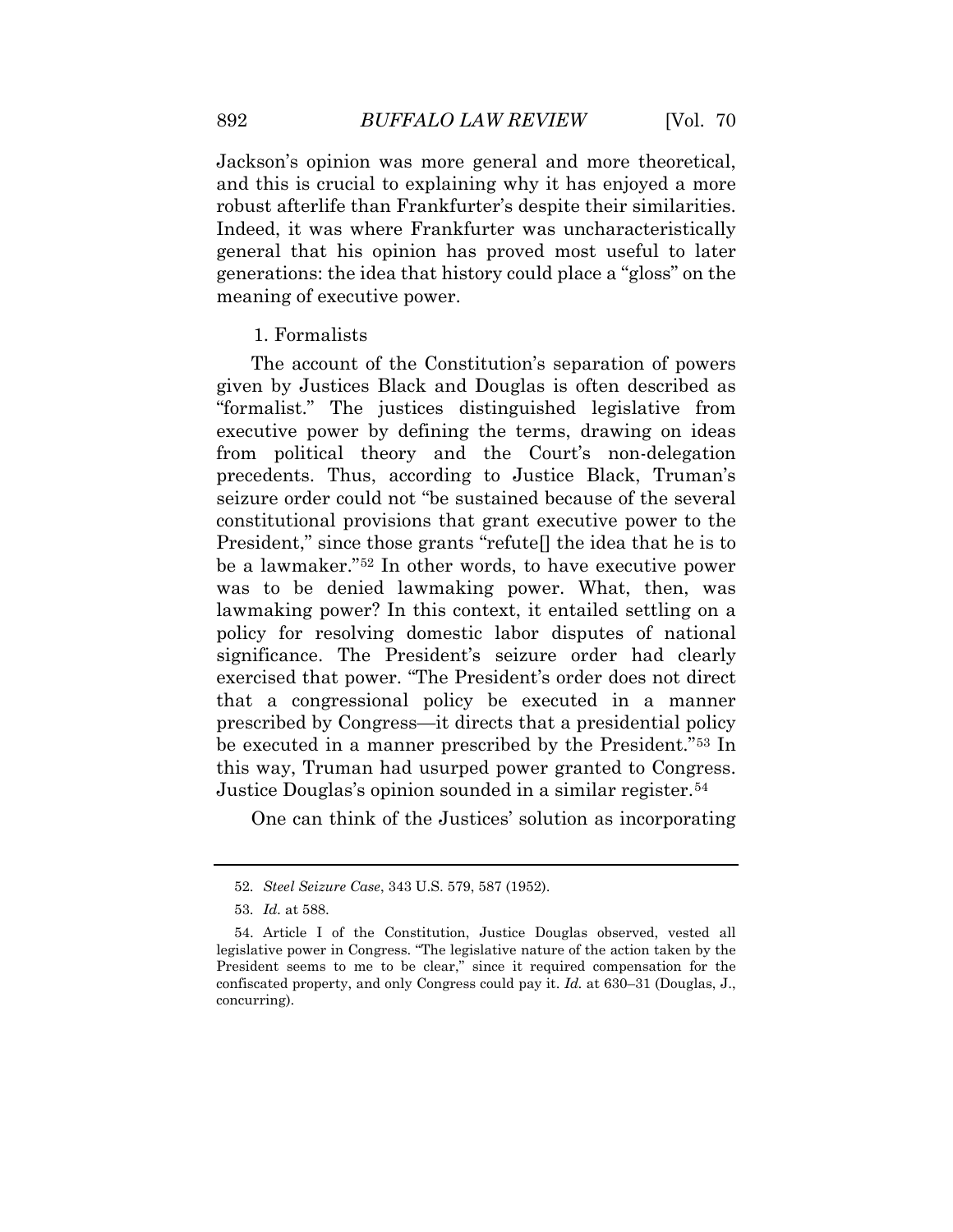a "negative" or a "dormant" version of non-delegation doctrine. Non-delegation doctrine prohibited delegations of open-ended, policy-making discretion to the president, on grounds that they licensed his exercise of the legislative power given by the Constitution to Congress. Though there had been no delegation here, the Article I Vesting Clause by itself prohibited the president from exercising such a power.

#### 2. Functionalists

 Frankfurter was appointed to the Supreme Court in 1939, published in 1930.[55](#page-19-2) In those lectures, Frankfurter rejected The second group comprises Justices Frankfurter and Jackson. They based their account of the Constitution's separation of powers on a different source. Before early in his career, he had taught classes on administrative law at Harvard Law School. A series of lectures were collected in a volume titled *The Public and Its Government*, the account of legislative and executive power extracted from political theory. The need to keep these powers distinct was simply "a principle of statesmanship," which "the practical demands of government" made impossible to follow. It was "a political maxim and not a technical rule of law."[56](#page-20-0) 

 abstract analysis."[57](#page-20-1) They couldn't be, because "[t]he areas A judicial doctrine of the separation of powers had to be built on something else. As Frankfurter put it in his concurring opinion in *Steel Seizure*, "the content of the three authorities of government is not to be derived from an are partly interacting, not wholly disjointed."[58](#page-20-2) The formalists would have the legislature settle new policies in response to the changing needs of society, and leave to the executive the task of simply carrying them out, filling in the

<sup>55.</sup> FELIX FRANKFURTER, THE PUBLIC AND ITS GOVERNMENT (1930).

<span id="page-19-2"></span><span id="page-19-1"></span><span id="page-19-0"></span> 56. *Id.* at 77; *see also* James Willard Hurst, *Themes in United States Legal History*, *in* FELIX FRANKFURTER: A TRIBUTE 199, 206–11 (Wallace Mendelson ed., 1964).

<sup>57.</sup> *Steel Seizure Case*, 343 U.S. at 610 (Frankfurter, J., concurring).

<sup>58.</sup> *Id.*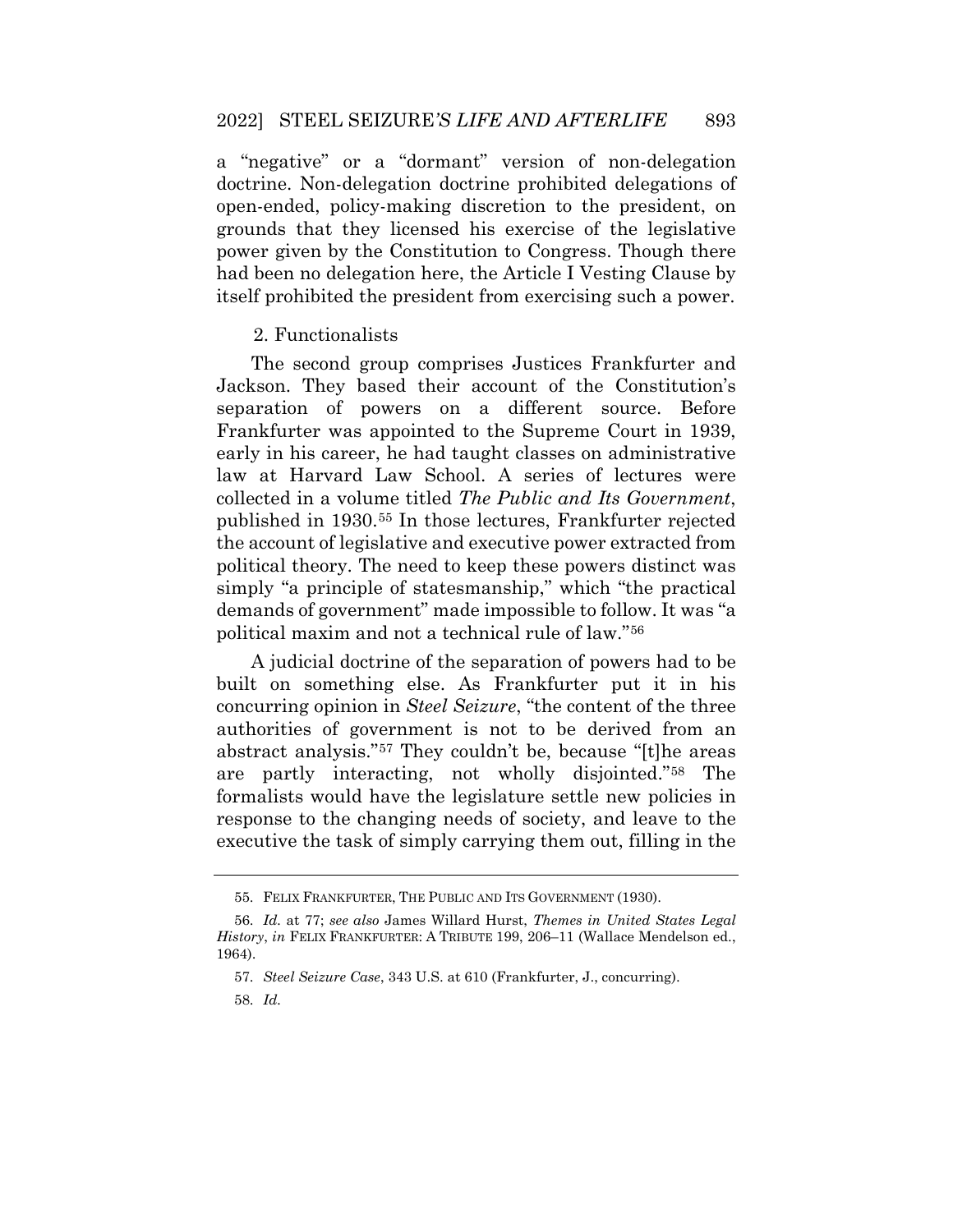the executive as "'filling in the details' of a policy set forth in the essence; they give meaning and content to vague contours."[60](#page-20-4) Effective regulation of modern society required details as necessary.[59](#page-20-3) But it was a euphemism to speak of statutes," since, Frankfurter observed, "the 'details' are of this overlap in legislative and executive policymaking. One only had to look to the actual operation of government for evidence. As Frankfurter put it in his *Steel Seizure*  concurrence, "the way the framework has consistently operated fairly establishes that it has operated according to its true nature."[61](#page-20-5) 

 executive power sufficient to sustain the president's seizure. in times of peace or outside a battlefield. And Congress had In this case, however, history had not placed a "gloss" on There was no long-standing practice of presidential seizures rejected such a policy by deliberately selecting a different mechanism for resolving labor disputes and passing it into law over the President's veto. To allow the President to simply ignore this mechanism would disrupt the "system of checks and balances" in the Constitution.[62](#page-21-0) It was balance, then, not formal separation, that a doctrine of separation of powers required.

 Justice Jackson also began from the premise that a to judicial definitions of the power of any of its branches judicial doctrine of separation of powers must reflect how government actually worked. This ruled out the formalism of Justice Black. "The actual art of governing under our Constitution," Jackson wrote, "does not and cannot conform based on isolated clauses or even single Articles torn from context." Such an approach would be inconsistent with Constitution's aim to "integrate the dispersed powers into a

<sup>59.</sup> FRANKFURTER, *supra* note 55, at 10, 72.

<span id="page-20-5"></span><span id="page-20-4"></span><span id="page-20-3"></span><span id="page-20-2"></span><span id="page-20-1"></span><span id="page-20-0"></span><sup>60.</sup> Felix Frankfurter, *The Task of Administrative Law*, 75 U. PA. L. REV. 614, 614–15 (1927).

<sup>61.</sup> *Steel Seizure Case*, 343 U.S. at 610 (Frankfurter, J., concurring).

 62. *See id.* at 593.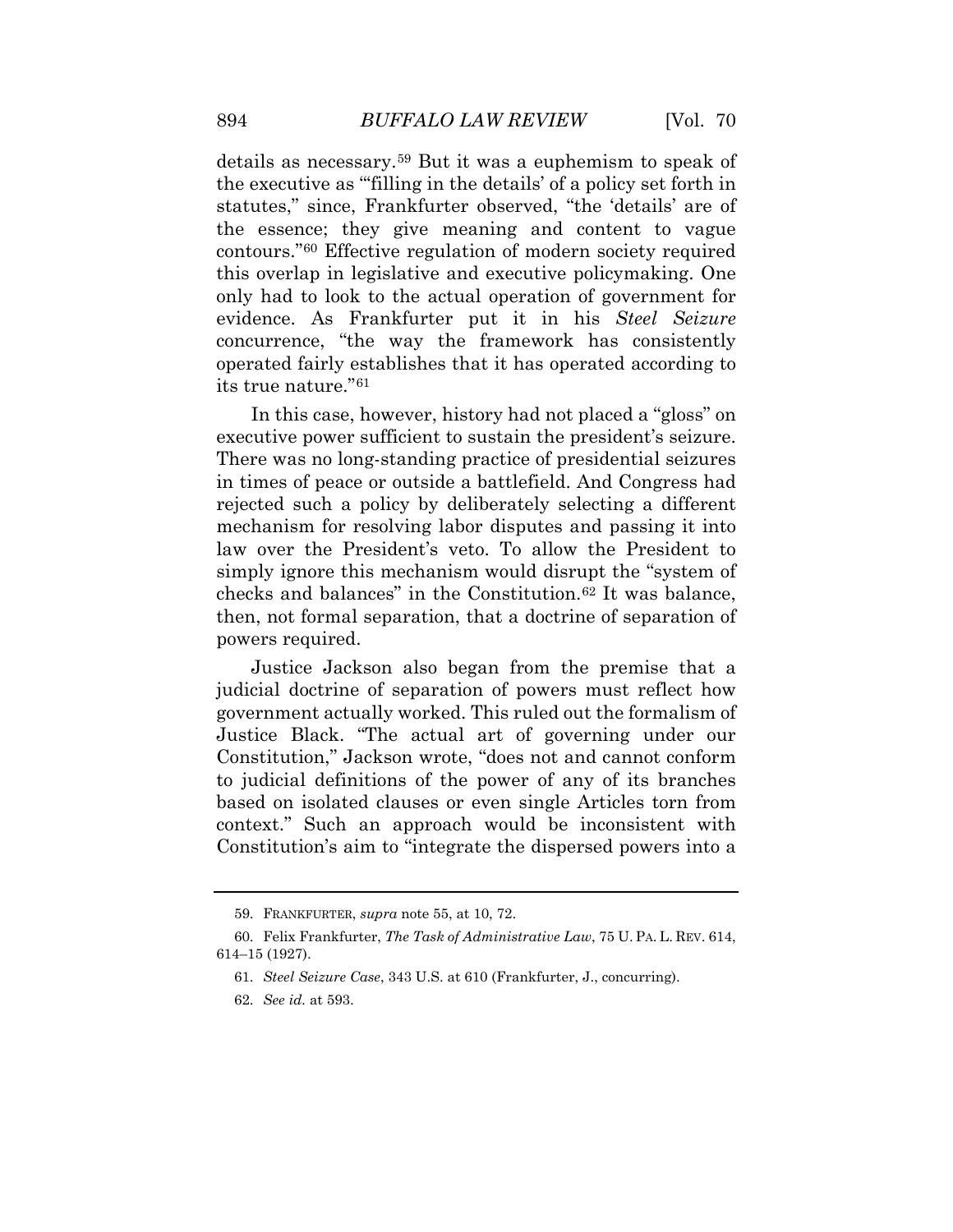workable government."[63](#page-21-1) 

3. Justice Jackson's Contribution

Jackson's most long-lasting contributions, however, departed from Frankfurter. Where Justice Frankfurter expressed an unwillingness to sketch a general account of how the branches should work together, Jackson thought attempting such a thing was essential for giving guidance to the executive branch.

 scheme built on remarks made in an opinion by district judge Augustus Hand, but they went far beyond them, formalizing committed to him. Since its distribution of power was The key idea Jackson settled on was the *sequence* of governmental action.[64](#page-21-2) Jackson's papers show that his and generalizing Hand's intuitions.[65](#page-21-3) As Jackson explained it, if Congress acted first and authorized what the President later did, then the President's act in effect rested on the two branches' combined constitutional authority, and the Court should nearly always defer. If Congress did not act, in contrast, it might invite the President to take the initiative, but he would need to rely on a power the Constitution sometimes uncertain, this would require the Court to consider both the text and the context. Lastly, if Congress acted first and *prohibited* what the President later did, then an exclusive constitutional basis for the President's action would need to be clear. Jackson didn't tell us whether there was any such power—only that the President's authority, in such a case, "is at its lowest ebb," and that the Court must scrutinize his conduct with care.<sup>66</sup>

Unlike Frankfurter, Jackson also took up the claim that

 63. *Id.* at 635 (Jackson, J., concurring).

<span id="page-21-3"></span><span id="page-21-2"></span><span id="page-21-1"></span><span id="page-21-0"></span> IN CONSTITUTIONAL VISION 51 & n.50 (2014) (quoting Philip Bobbit, *War Powers:*  Vietnam and Its Aftermath, 92 MICH. L. REV. 1364, 1388 (1994)). 64. H. JEFFERSON POWELL, THE PRESIDENT AS COMMANDER-IN-CHIEF: AN ESSAY *An Essay on John Hart Ely's* War and Responsibility: Constitutional Lessons of

<sup>65.</sup> White, *supra* note 51, at 1109–10.

<sup>66.</sup> *Steel Seizure Case*, 343 U.S. at 637–38 (Jackson, J., concurring).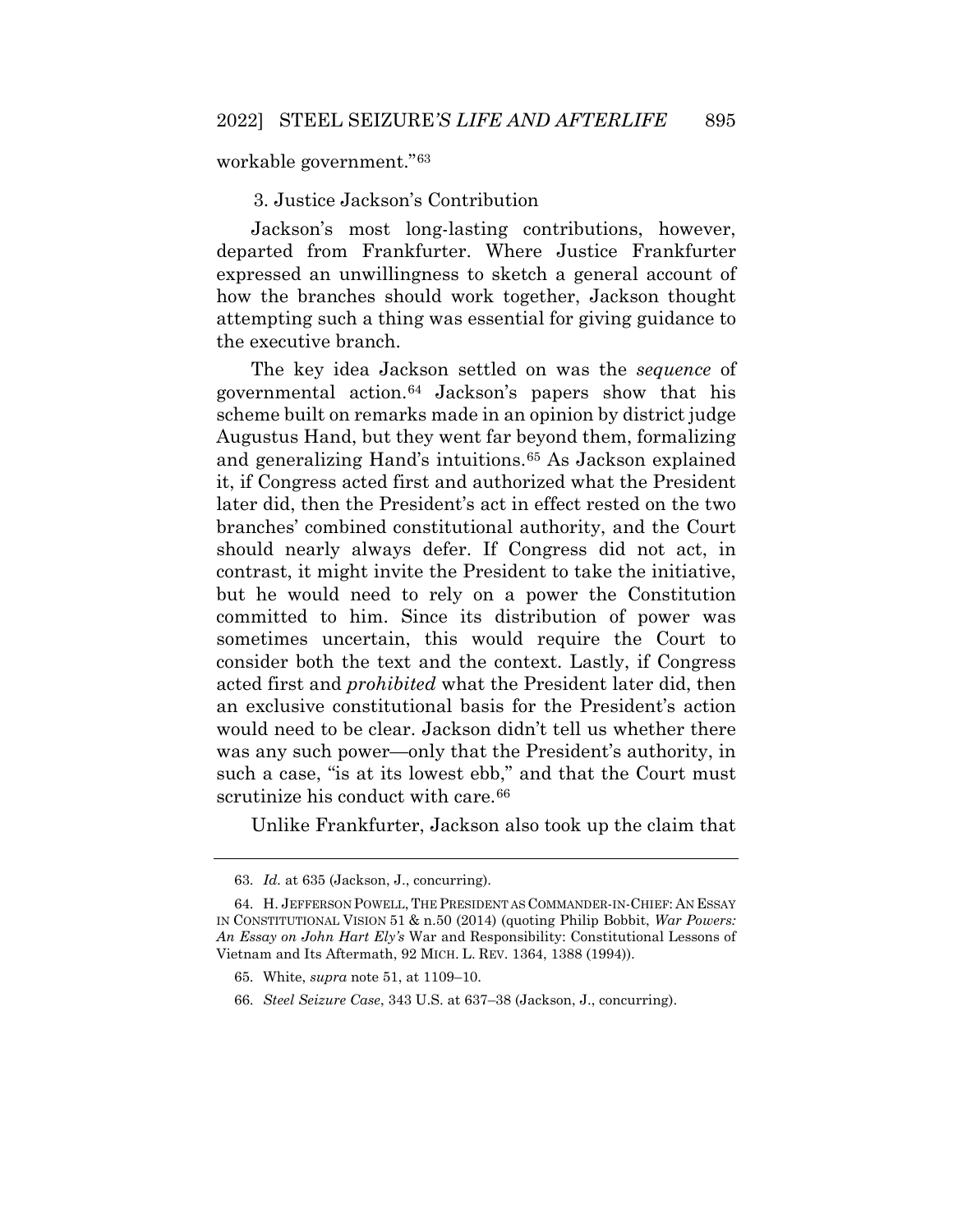government had cited advice Jackson had given, while certain powers in Congress. There was good reason for this the President enjoyed an "inherent power" to meet emergencies. He arguably had to, given that lawyers for the Attorney General, to the President on the subject.[67](#page-22-1) In oral argument the Solicitor General had pressed the case for such a power as concomitant to the President's office and the sovereignty of the national government. But, thought Justice Jackson, the construction was "nebulous," and the text of the Constitution expressly provided for emergencies by vesting arrangement; not only would it encourage emergencies by vesting a power to declare them in the same hands that exercised the power—the President—but the arrangement would threaten the rule of law itself.

 Jackson perceived a deep connection between the Nuremberg trials as well.<sup>[69](#page-23-1)</sup> Much of the Kipling poem, titled of royal power. The language was apt, thought Jackson, sequence of governmental action and the rule of law. He described this idea using the expression "free government." Free government was government under law. Its essence was, he wrote, quoting a poem by the English writer Rudyard Kipling, "leave to live by no man's leave, underneath the law."[68](#page-23-0) Legal historian Gerard Magliocca has noted that Jackson quoted the language in an argument at the "The Old Issue," is fanciful history. But in substance it recounts England's very real experience with curbing abuses because Truman was attempting to seize the steel mills by "individual will." Since Congress had acted first, denying the President this power, his conduct became "an exercise of

<span id="page-22-0"></span> 67. *See id.* at 645 & n.14 (citing Jackson's opinion as Attorney General, Acquisition of Naval and Air Bases in Exch. for Over-Age Destroyers, 39 Op. Att'y Gen. 484 (1940)).

 68. *Id.* at 654–55.

<span id="page-22-1"></span><sup>69.</sup> Gerard Magliocca, *Rudyard Kipling's "The Old Issue*,*"* PRAWFSBLAWG, (May 2, 2021), <https://prawfsblawg.blogs.com/prawfsblawg/2021/05/rudyard>kiplings-the-old-issue.html.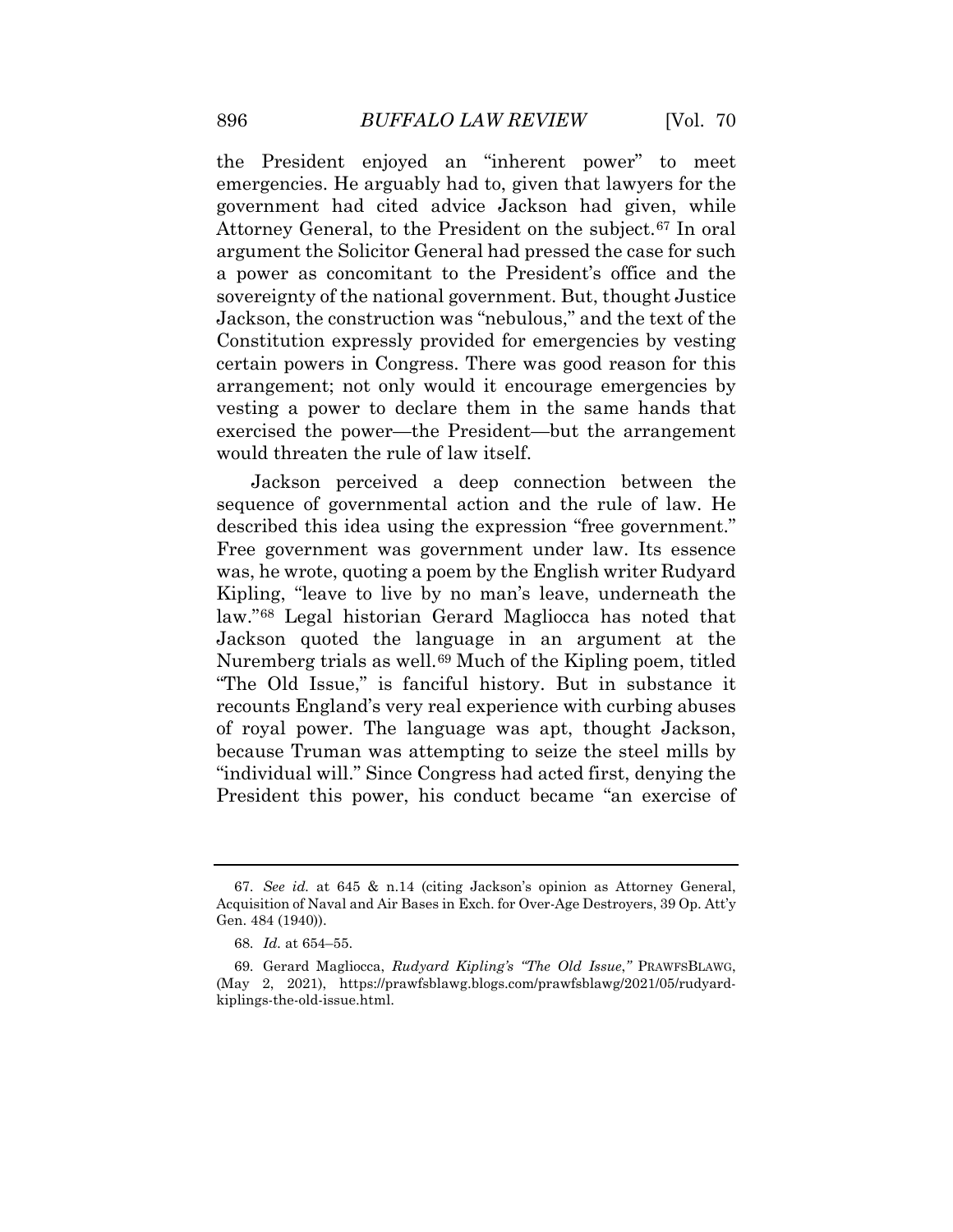"the Executive be under the law, and that law be made by authority without law."[70](#page-23-2) For the Supreme Court to validate the seizure would mean giving up on free government. It fell to the Court, more than to any other institution, to insist that parliamentary deliberations."[71](#page-23-3)

 *McGrath*, Justice Jackson explained that the aim of the government.[72](#page-24-0) It was not yet known whether the APA bound This trend in Jackson's thinking was already evident in cases decided after his return from Nuremberg. Agencies of the executive branch were coming under statutory and judicial control. The Administrative Procedure Act (APA), passed in 1946, created a set of procedures for adjudication and rulemaking within the executive branch and provided for judicial review. In a decision from 1950 that applied the APA to deportation proceedings, *Wong Yang Sung v.*  statute was to ensure regularity, rule of law, and shared governance in administrative proceedings—governance by settled procedures involving more than one person. In these respects, the APA brought the Constitution's Fifth Amendment Due Process Clause to bear on the operations of the President himself, in contrast to executive agencies under his supervision. But in *Steel Seizure* Jackson suggested the Constitution did, even in emergencies, and that the Court had a special role to play in ensuring government proceeded under law rather than by individual whim.[73](#page-24-1) 

<sup>70.</sup> *Steel Seizure Case*, 343 U.S. at 655 (Jackson, J., concurring).

<sup>71.</sup> *Id.* 

<sup>72.</sup> Wong Yang Sung v. McGrath, 339 U.S. 33, 41 (1950).

<span id="page-23-3"></span><span id="page-23-2"></span><span id="page-23-1"></span><span id="page-23-0"></span> 796 (1992). *But see generally* Kathryn E. Kovacs, *Constraining the Statutory President*, 98 WASH. U. L. REV. 63 (2020) (arguing that *Franklin* was wrongly decided); Shalev Roisman, *Presidential Law*, 105 MINN. L. REV. 1269, 1271 (2021) (arguing that the Constitution imposes a duty to deliberate on the President 73. A later Court declined to apply the APA to the President on grounds that the text did not clearly support it. *See* Franklin v. Massachusetts, 505 U.S. 788, before the exercise of statutory powers).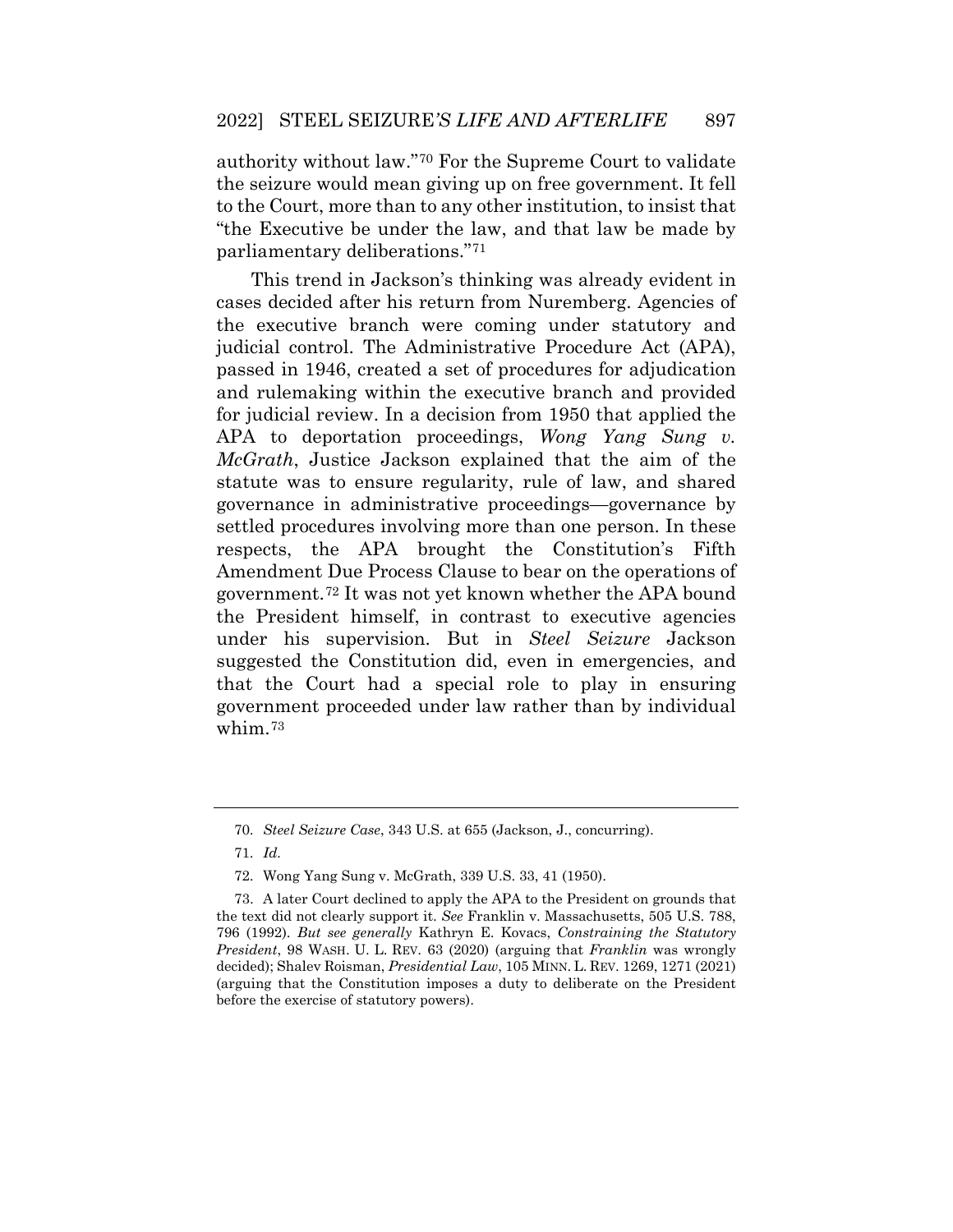# II. "AFTERLIFE"

## A. *Immediate Reaction to the* Steel Seizure Case

 ever rendered by the court because in substance it could be decision to "impose the first specific restraint in the annals that a national emergency and legislation . . . required it."[75](#page-25-0) The Supreme Court's order invalidating the seizure was widely celebrated. Nearly every major newspaper celebrated the Court's decision to curb a now broadly-unpopular President Truman. In an op-ed written just five days after the opinions were released, the journalist Arthur Krock surmised that "[t]he decision was one of the most popular explained to the people as a holding that 'no man, including the President, is above the law' and that private property rights are still sacred in the United States."[74](#page-24-2) Krock read the of the Supreme Court, on a Presidential act based on a claim Congress celebrated, too. Representatives seem to have grasped what moved Justice Jackson. Senator Harry Cain thought the Court's decision stood for the principle that "our Constitution is not to be employed to serve the purposes and whims of individual men."[76](#page-25-1) 

There were some criticisms of the Supreme Court's work. A German newspaper op-ed I stumbled upon while researching this Essay, which a prior owner folded into my used copy of John Frank's constitutional law casebook, faulted Chief Justice Vinson for not preventing the proliferation of individual opinions.[77](#page-25-2) Vinson, the author thought, had abandoned his former role (honed during his time in the Congress and administration) as a master of

<span id="page-24-2"></span><span id="page-24-1"></span><span id="page-24-0"></span> 8, 1952, at E3. Professor Marcus thought the Krock piece "typified newspaper 74. Arthur Krock, *Powers of a President After the Steel Case*, N.Y. TIMES, June reaction." MARCUS, *supra* note 23, at 212.

<sup>75.</sup> Krock, *supra* note 74, at E3.

<sup>76. 98</sup> CONG. REC. 6289 (1952).

<sup>77.</sup> *Chief Justice und acht andere Greise*, DEUTSCHE ZEITUNG, Sept. 19, 1953.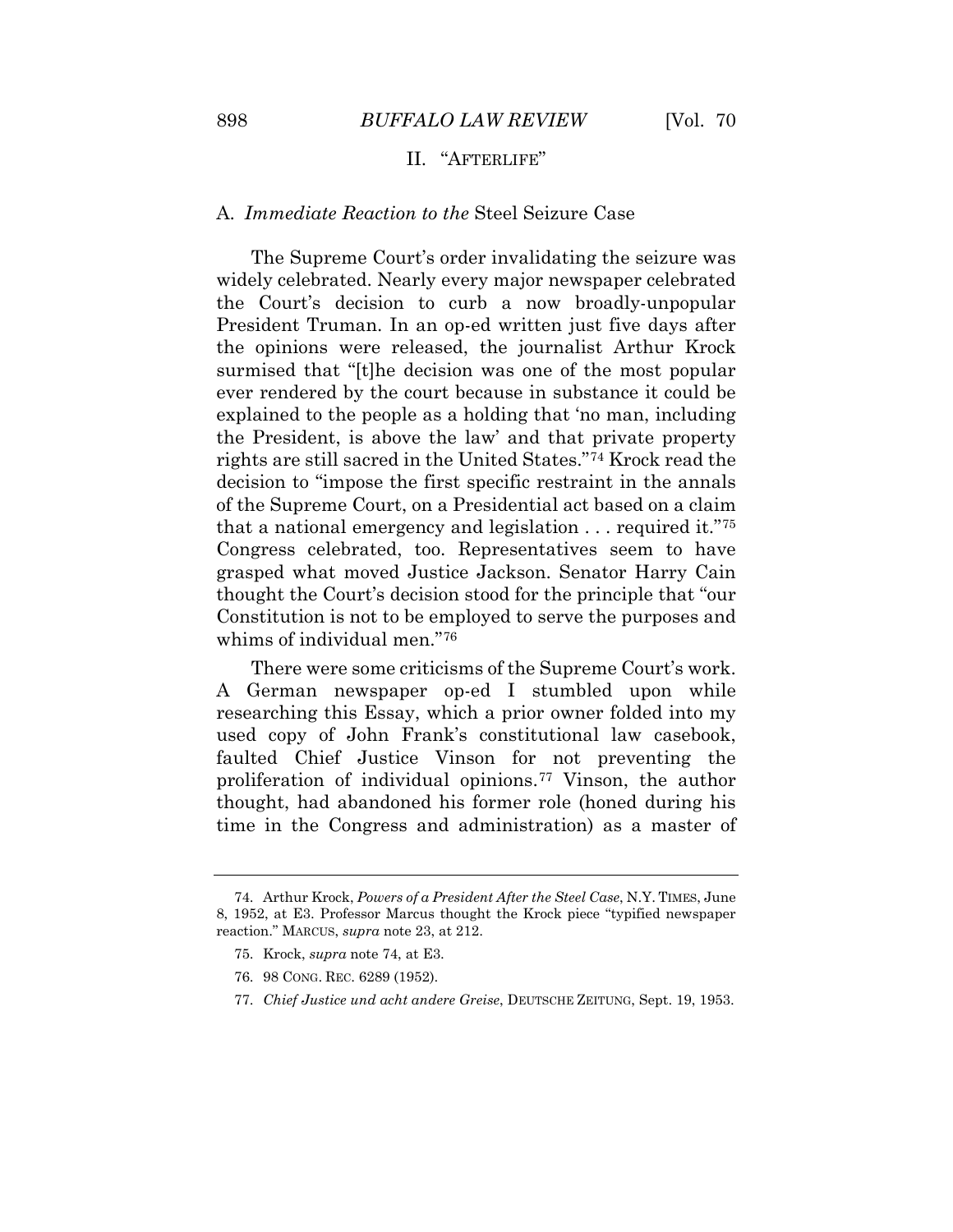Professor Paul Freund's *Foreword* in the *Harvard Law*  compromise, instead giving in to a temptation to publicize his own unsupported intuitions about presidential power.[78](#page-25-3) *Review* also complained about the many concurring opinions, and some legal scholars observed that it was difficult to identify the Court's holding, given the material differences between the views of the six Justices who had signed Black's opinion for the Court.[79](#page-25-4) Other voices criticized the Court for activism. Judge Learned Hand, sitting on the Court of Appeals for the Second Circuit, opined in a private letter to his friend Frankfurter that "[s]uch jobs are not for judges" that is, enjoining a presidential seizure on separation of powers grounds.[80](#page-25-5)

 relationship between the President and Congress. But few praise. His was one of seven opinions, and if was known for approach to the separation of powers, along with Justice Jackson, of course, had gone considerably beyond Frankfurter in sketching out a general account of the voices singled out the Jackson opinion for criticism or for anything, it was for adopting a more functional, realistic Frankfurter.

# B. *"Taking Up" the Justices' Opinions*

 the *Steel Seizure Case* remains popular. But our So, when did this change, and why? By all indications contemporary interpretation of the rule coming out of the case is quite different from what it was in June 1952. Lawyers have come to identify the case with Jackson's concurrence—and in particular, with the broadest part of his concurrence, the three categories of presidential power. *Steel* 

<sup>78.</sup> *Id.* 

<span id="page-25-4"></span><span id="page-25-3"></span><span id="page-25-2"></span><span id="page-25-1"></span><span id="page-25-0"></span> HARV. L. REV. 89, 103–04 (1952); MARCUS, *supra* note 23, at 215 (reporting that 79. Paul Freund, *Supreme Court, 1951 Term: The Year of the Steel Case*, 66 the Court was "taken to task for the multiplicity of its opinions").

<span id="page-25-5"></span><sup>80.</sup> Letter from Learned Hand to Felix Frankfurter (June 13, 1952), *quoted in*  MARCUS, *supra* note 23, at 222.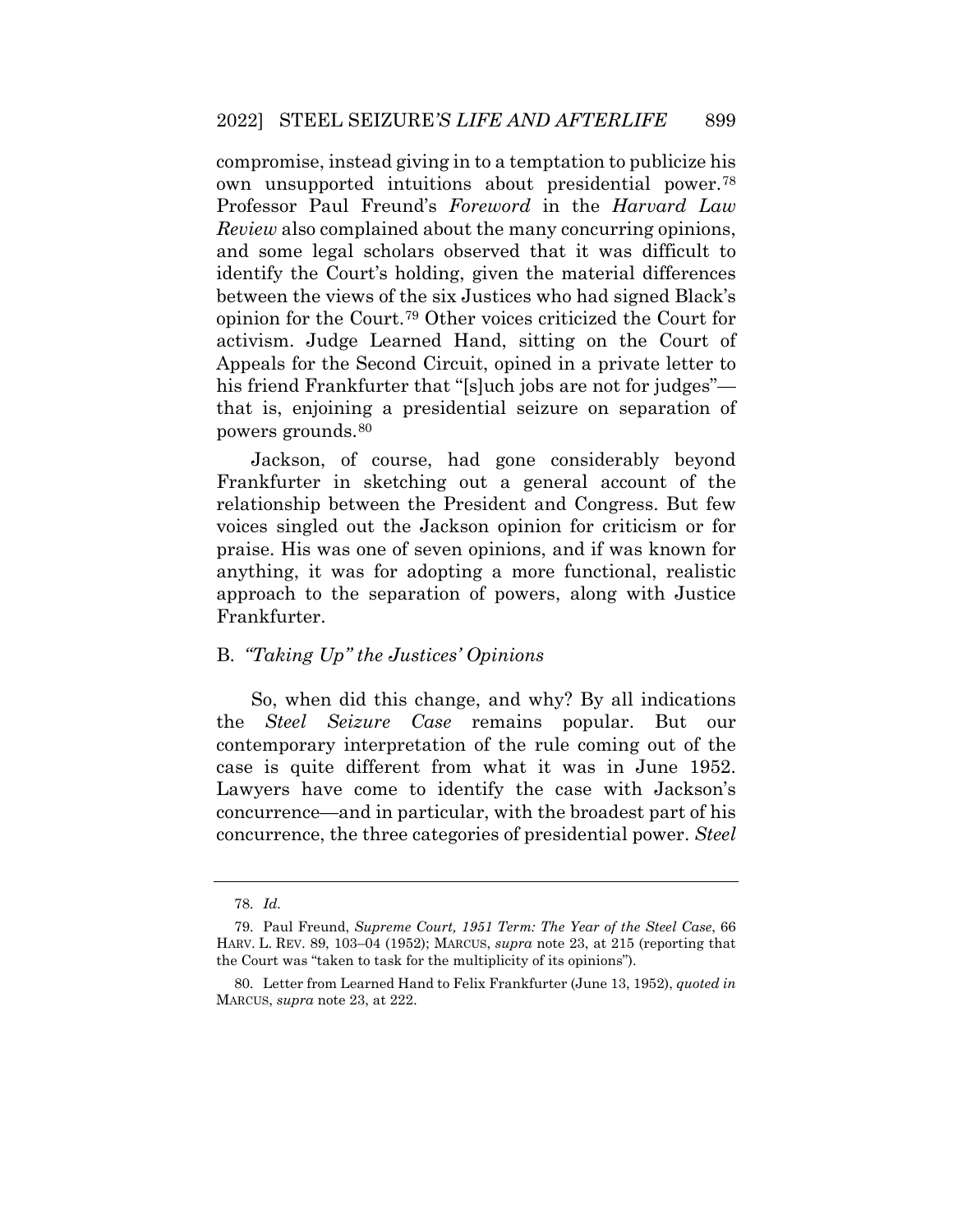*Seizure Case* has come to be identified in the lawyerly mind with a theoretical concurrence that earned a single vote.

 The first changes can be detected in the 1960s, when the validate the passports of American citizens for travel to authorized the Secretary of State to "grant and issue passports . . . under such rules as the President shall "certain countries." Justice Black now found himself in formalism endorsed by Justices Black and Douglas began to retreat in the face of increasing presidential powers to determine foreign policy. In the 1965 case *Zemel v. Rusk*, the Court held that the Secretary of State could refuse to Cuba.[81](#page-26-0) The relevant statute, the Passport Act of 1926, designate," a completely open-ended delegation. Exercising this power, the President had issued an order authorizing the Secretary to refuse to issue passports for travel to dissent. The "regulation of passports," he wrote, "just like regulation of steel companies, is a lawmaking, not an executive, law-enforcing, function."[82](#page-27-0) Such a power was vested in Congress and could not be delegated to the President.

 cautious. One way they dealt with this difficulty was by developing a "political question doctrine," a line of precedent committed by the Constitution to the political branches or Black's formalist account of executive power was hard to square with governmental practice in the issuance of passports. Since Black would not permit Congress to delegate open-ended discretion to the President, any authority he enjoyed would have to derive from an independent grant of power in Article II, or perhaps an "inherent" power to conduct foreign affairs. This was of course how an earlier Supreme Court had framed matters in the *Curtiss-Wright* case. Later Supreme Courts were more that counseled judicial inaction when a decision was

<span id="page-26-0"></span><sup>81. 381</sup> U.S. 1, 10–13 (1965).

 82. *Id.* at 20–21 (Black, J., dissenting).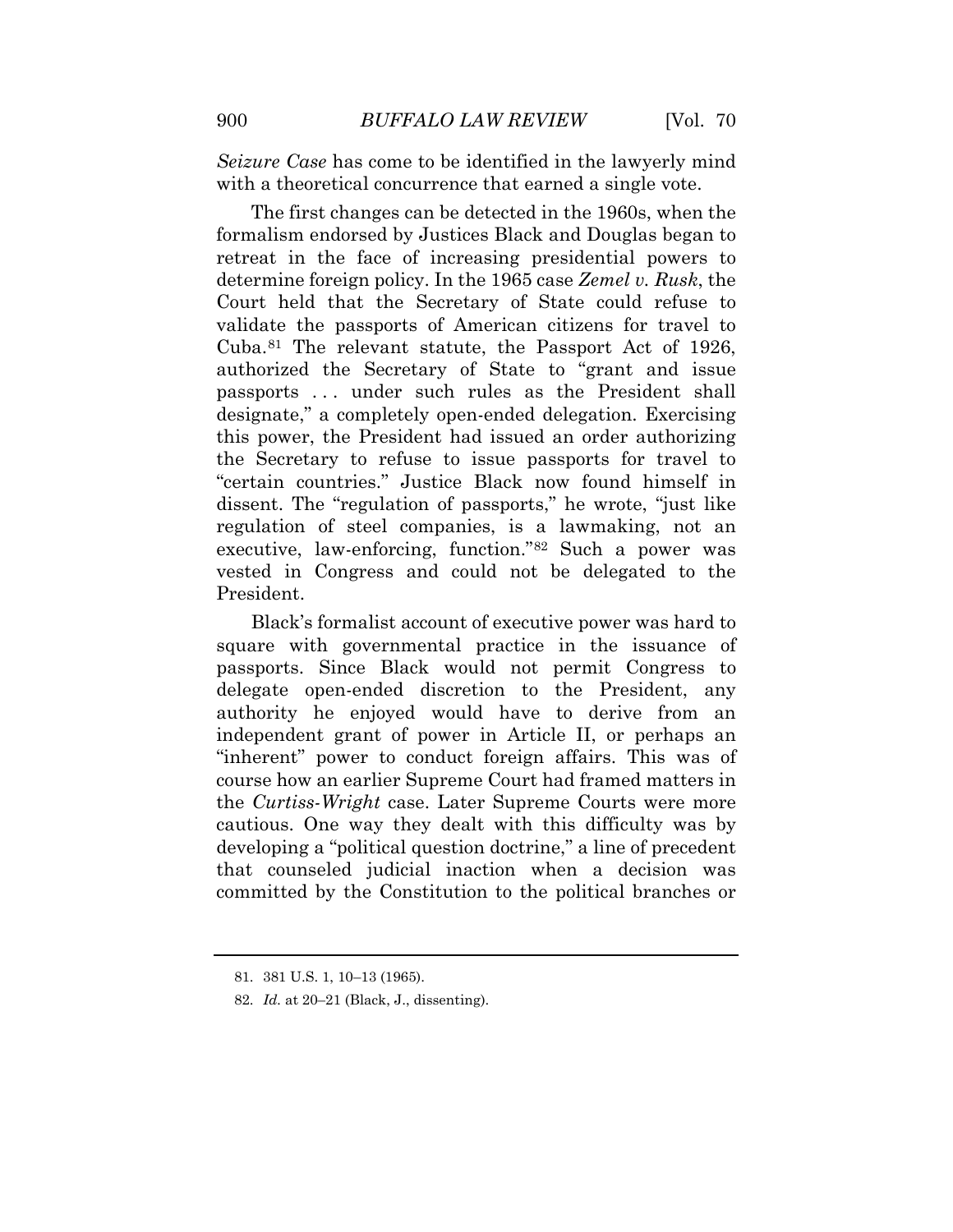was in some way unamenable to judicial resolution.<sup>[83](#page-27-1)</sup> In this way, at least, the Court avoided giving its blessing to a discretionary or inherent power. Of course, it also prevented the Court from intervening at all.

## C. *President Nixon and Watergate*

 including by using armed force, and that Congress lacked It was President Nixon whose foreign policy strategy pressed this dilemma to its limit. After his election in 1970, he expanded the military operation authorized by Congress in 1964 in the Gulf of Tonkin Resolution by ordering bombing in Cambodia. In response to uneasiness in Congress about these operations, and a suggestion that Congress might try to stop them by restricting funding, presidential lawyers pressed the case that the President had an unregulated inherent power to conduct the foreign affairs of the country, any power to interfere.[84](#page-28-0) When the War Powers Resolution was passed over Nixon's veto in 1973, legislators cited Justice Jackson's interpretation of the Commander-in-Chief Clause in the *Steel Seizure Case* [85](#page-28-1) .

But it was with the 1974 litigation over executive privilege in the Watergate criminal conspiracy case that Jackson's opinion really emerged as the leading construction of the President's relation to Congress. We have long known that Jackson's concurrence figured in the Supreme Court's opinion sustaining the Special Prosecutor's subpoena of the Watergate tapes, in *United States v. Nixon*. Chief Justice Burger quoted Jackson's concurrence as he addressed the government's argument that the President's immunity from

<sup>83.</sup> In a concurring opinion in *Baker v. Carr*, however, Justice Douglas suggested that *Youngstown* showed that courts could involve themselves in matters that had a strong political cast. 369 U.S. 186, 217 (1962).

<span id="page-27-1"></span><span id="page-27-0"></span> CONGRESS, 1776 TO ISIS 317–21 (2016) (describing a memo by Tom Huston, 84. DAVID J. BARRON, WAGING WAR: THE CLASH BETWEEN PRESIDENTS AND "Assault on the Constitutional Power of the Presidency").

 85. *See, e.g.*, 119 CONG. REC. 33,563 (1973) (statement of Sen. Dole).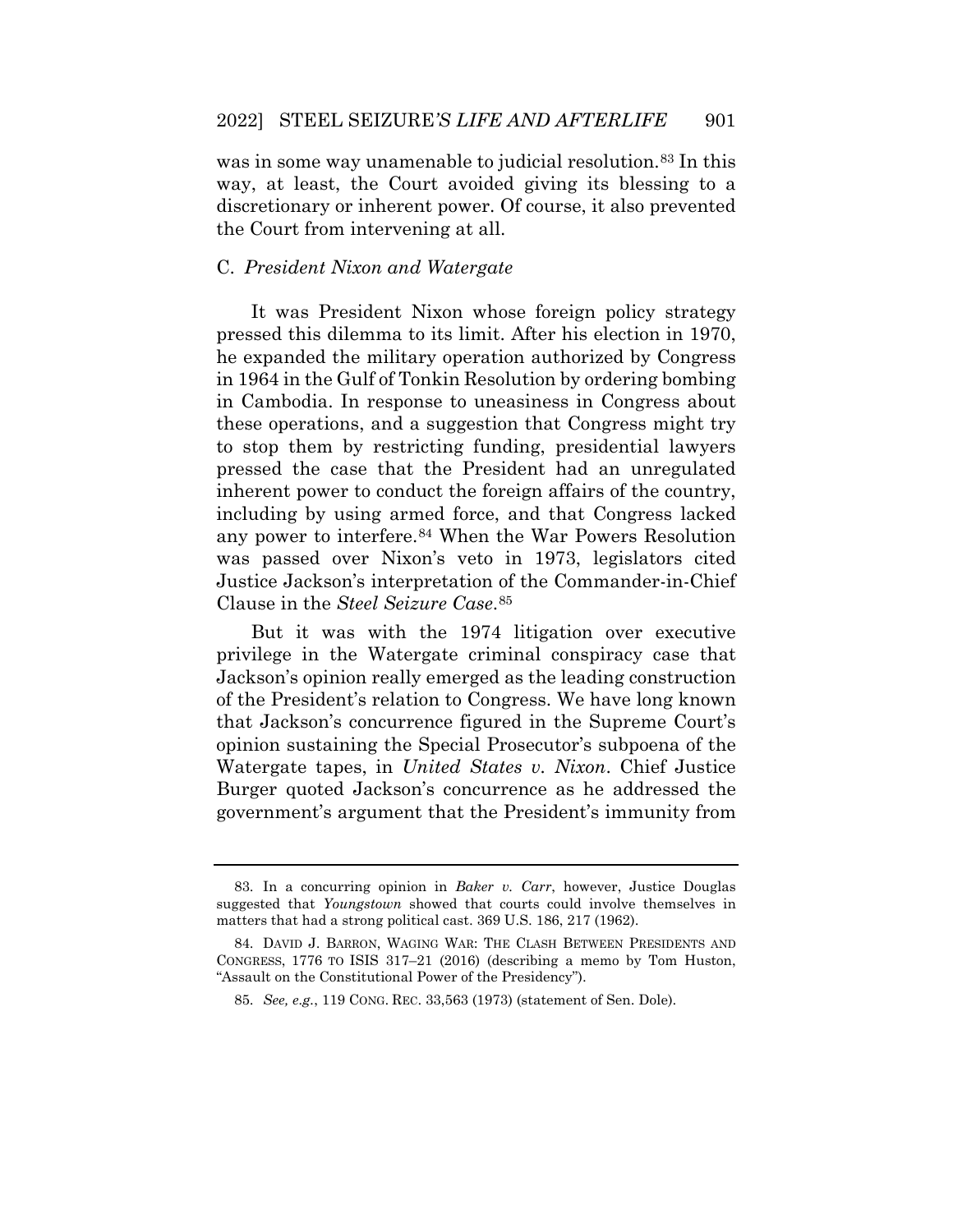a judicial subpoena must be unqualified and absolute.<sup>[86](#page-28-2)</sup> If any interference by one branch with another was a violation of the Constitution's separation of powers, a judicial subpoena into the White House would be intolerable. What Jackson's opinion gave the Court was another way to conceive of the demands of separation of powers. The Constitution "contemplates that practice will integrate the dispersed powers into a workable government. It enjoins upon its branches separateness but interdependence, autonomy but reciprocity."[87](#page-28-3) 

 structure of government—dependent as it is upon a It seems to have been the initial Watergate Special Prosecutor, Archibald Cox, who was responsible for introducing Jackson's concurrence into the Watergate litigation. Cox of course had convened a grand jury in 1973 to investigate allegations by one of the Watergate burglars that the operation had been planned by high-ranking governmental officers. When it became known that the White House had taped meetings in the Oval Office, the grand jury requested their production. From the beginning, Nixon's team invoked a strong conception of separation of powers to justify their refusal to comply. The President's brief declared that if the district court held he was obligated to disclose the contents of private conversations, "the total separation of powers—will be impaired."[88](#page-29-0) Cox naturally took a different view. He conducted extensive research into the history of presidential assertions of privilege against demands for the production of evidence.[89](#page-29-1) He must have been

<sup>86.</sup> United States v. Nixon, 418 U.S. 683, 705–07 (1974).

<span id="page-28-0"></span> 87. *Id.* at 707 (quoting *Steel Seizure Case*, 343 U.S. 579, 645 (1952) (Jackson, J., concurring)).

<span id="page-28-1"></span><sup>88.</sup> Brief in Opposition at 2, *In re* Subpoena to Nixon, 360 F. Supp. 1 (D.D.C. 1973), *quoted in* MARCUS, *supra* note 23, at 241.

<span id="page-28-3"></span><span id="page-28-2"></span> published around the same time. Archibald Cox, *Executive Privilege*, 122 U. PA. L. REV. 1383, 1388 n.13 (1974). My father, James R. Steilen, was a research 89. This research appears to have become part of a law review article assistant for Professor Cox at Harvard Law School in the summer of 1972.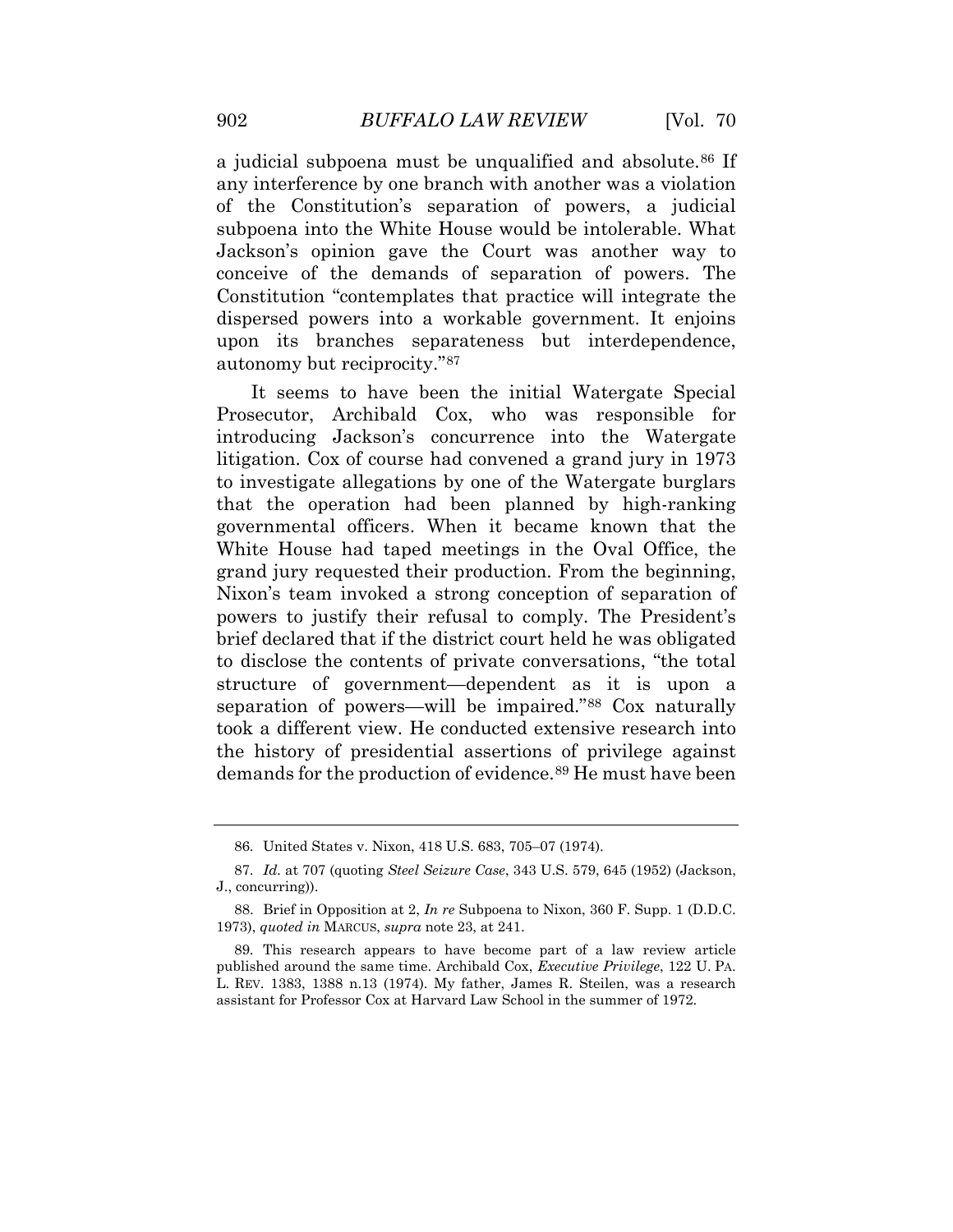seems to have hit on Jackson's concurrence as a pithy division of different functions was never their design." He searching for a way to capture the lesson of this history and summary. As District Court Chief Judge Sirica wrote in his opinion ordering the production of the tapes, "The Special Prosecutor has correctly noted that the Framers' intention to lodge the powers of government in separate bodies also included interaction between departments. A 'watertight' then quoted Justice Jackson's language from the concurrence.[90](#page-29-2)

 to subpoena presidential records, since Frankfurter, too, had containing confidential communications.[91](#page-30-0) So why was working on a new book about the *Steel Seizure Case*, has suggested it was simply "because his opinion was more Of course, Frankfurter's *Steel Seizure* concurrence might also have been used on the question of the power of a court denied that the branches could be formally separated. Indeed, in some ways Jackson was an inferior source, since he might also be cited by President Nixon's lawyers, as Jackson had authored an opinion as Attorney General asserting the President's right to withhold materials Jackson's concurrence used? It is difficult to say, but Gerard Magliocca, a legal historian at Indiana University now quotable."[92](#page-30-1)

Around the same time, Jackson's concurrence began to appear in other places as well. Nixon's post-presidency effort to preserve control over tapes of his presidential conversations led Congress to enact the Presidential Recordings and Materials Preservation Act, which the Supreme Court sustained in an opinion citing both Jackson's concurrence and its decision in *United States v. Nixon*.[93](#page-30-2) As

<sup>90.</sup> *In re Subpoena to Nixon*, 360 F. Supp. at 8–9.

 91. *See* Cox, *supra* note 89, at 1400 n.62.

<span id="page-29-2"></span><span id="page-29-1"></span><span id="page-29-0"></span><sup>92.</sup> Telephone Conversation with Gerard Magliocca, Professor, Ind. Univ. Robert H. McKinney Sch. of L. (Jan. 21, 2022).

<sup>93.</sup> Nixon v. Adm'r of Gen. Servs., 433 U.S. 425, 442–43 (1977).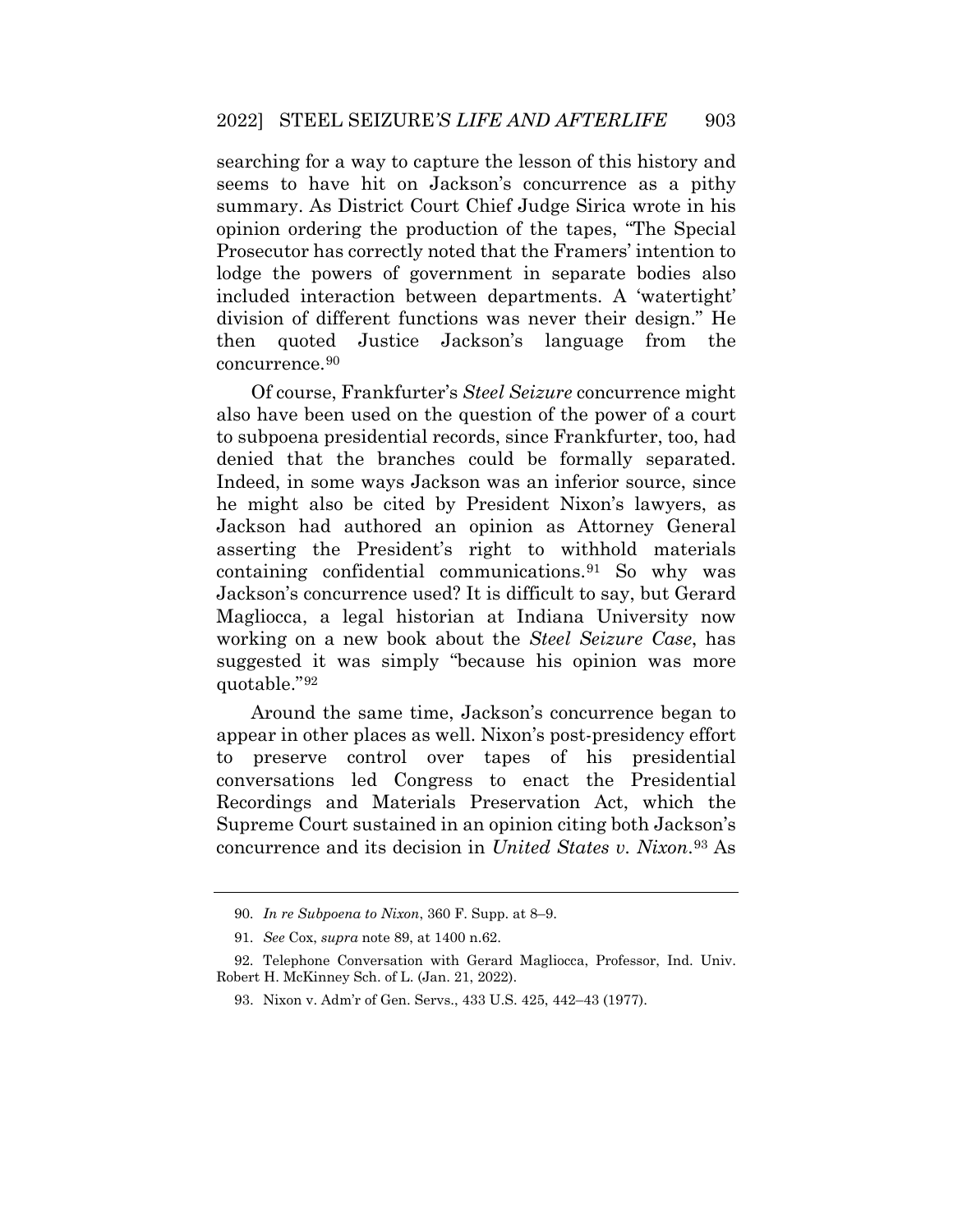conflict. There was also the National Emergencies Act, which structure' and pointed out that Executive power to act is a Magliocca has pointed out, legislators were finding other parts of the concurrence useful. I have already noted its citation in legislative proceedings on the War Powers Resolution, which regulated presidential initiations of armed regulated presidential declarations of national emergency.[94](#page-30-3) The legislative history of the act is replete with references to Jackson's concurrence, some in language that suggests it already enjoyed a sterling reputation. Senator Frank Church, a Democrat from Idaho, remarked that "Justice Jackson's widely quoted and praised concurring opinion stressed that our system of government is a 'balanced power variable depending upon the collective will of Congress for its authority."[95](#page-31-0) Legislators were making the opinion their own; the phrase "balanced power structure" occurs nowhere in *Steel Seizure*, and may have been Senator Church's own invention.

Law professors also began to feature the concurrence in their casebooks, incorporating it into their evolving theories of the law. Gerry Gunther's influential casebook, in its ninth edition by 1975 and for many years after probably the leading constitutional law casebook in the country, placed the *Steel Seizure Case* at the beginning of a lengthy chapter

<sup>94.</sup> Pub. L. No. 94-412, 90 Stat. 1255 (1976).

<span id="page-30-3"></span><span id="page-30-2"></span><span id="page-30-1"></span><span id="page-30-0"></span> *14, 1976*, Pub. L. No. 94-412, H.R. 3884, 94th Cong., 90 Stat. 1255 (Westlaw) (last  *3384 Before the Subcomm. on Admin. L. & Governmental Rels. of the H. Comm.*  Church); *National Emergencies Act: Hearings on H.R. 3384 Before the S. Comm. on Gov't Operations*, 94th Cong. 6–7 (1975) (statements of Sens. Mathias and Church); 120 CONG. REC. 34,013–14 (1974) (statement of Sen. Mathias); S. REP. Committee on National Emergencies and Delegated Emergency Powers in Support of a Recommended National Emergencies Act); S. REP. NO. 93-549, at 12– 95. 124 CONG. REC. 29,376 (1978) (statement of Sen. Church). For other references to Jackson, see generally *Legislative History of the Act of September*  visited Apr. 28, 2022), and see specifically, for example, 121 CONG. REC. 27,635 (1975) (statement of Rep. Mazzoli); *National Emergencies Act: Hearings on H.R. on the Judiciary*, 94th Cong. 23–24, 34 (1975) (statements of Sens. Mathias and NO. 93-1193, at 4–7 (1974); 120 CONG. REC. 29,977–78, 29,980, 29,982 (1974) (statements of Sens. Church and Mathias, and interim report by the Special 13 (1973).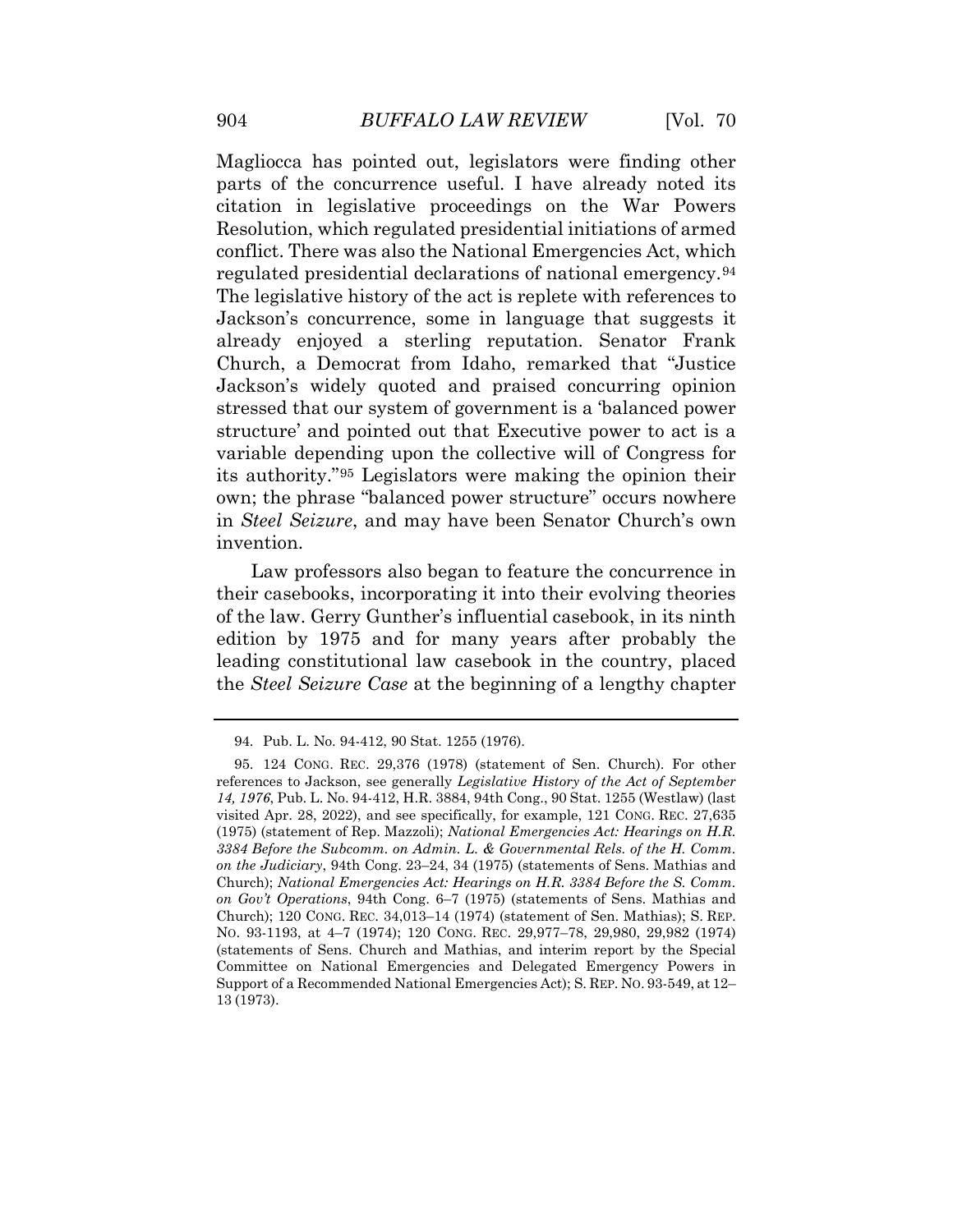titled "Separation of Powers," in a subsection on "domestic any other opinion in the case.<sup>[96](#page-31-1)</sup> To be sure, not every scholar affairs," and excerpted more of Jackson's concurrence than followed suit. Professor Marcus's book on the *Steel Seizure Case*, published in 1977, does not feature Jackson's concurrence over the other opinions in the case.[97](#page-31-2) Professor Larry Tribe's influential casebook likewise did not center it.[98](#page-31-3)

# D. *The Concurrence in the Court, the Congress, and the Executive*

<span id="page-31-0"></span> concurrence, too. One encounters scholarly criticisms that nullify judicial attachments of the property of foreign concurrence, which remained the opinion of a single Justice By the early 80s, defenders of a strong executive branch had begun to pay closer attention to the Jackson Jackson's concurrence was an expression of "congressional primacy in foreign affairs."[99](#page-32-0) Then-Justice William Rehnquist showed that this was not the case by invoking the concurrence in his opinion for the Court in *Dames & Moore v. Regan*, sustaining an exercise of a presidential power to nationals and dismiss pending litigation.[100](#page-32-1) President Carter took these steps in an effort to resolve the hostage crisis at the U.S. embassy in Iran. Critics accused Rehnquist of changing or even abandoning the logic of the concurrence, but a majority of the Supreme Court had never endorsed the

- 99. *See* Bellia, *supra* note 13, at 271.
- <span id="page-31-3"></span>100. Dames & Moore v. Regan, 453 U.S. 654, 660 (1981).

<sup>96.</sup> GERALD GUNTHER, CASES AND MATERIALS ON CONSTITUTIONAL LAW 401–14 (9th ed. 1975).

<span id="page-31-2"></span><span id="page-31-1"></span> 97. *See* MARCUS, *supra* note 23, at 228–48 (assessing the significance of the case). Even as late as 1986, an academic commentary on the separation of powers might treat the opinions on par. *See, e.g.*, ALAN I. BIGEL, THE SUPREME COURT ON EMERGENCY POWERS, FOREIGN AFFAIRS, AND PROTECTION OF CIVIL LIBERTIES 1935– 1975, at 135–50 (1986).

 98. *See* LAURENCE H. TRIBE, AMERICAN CONSTITUTIONAL LAW 181–84 (1978).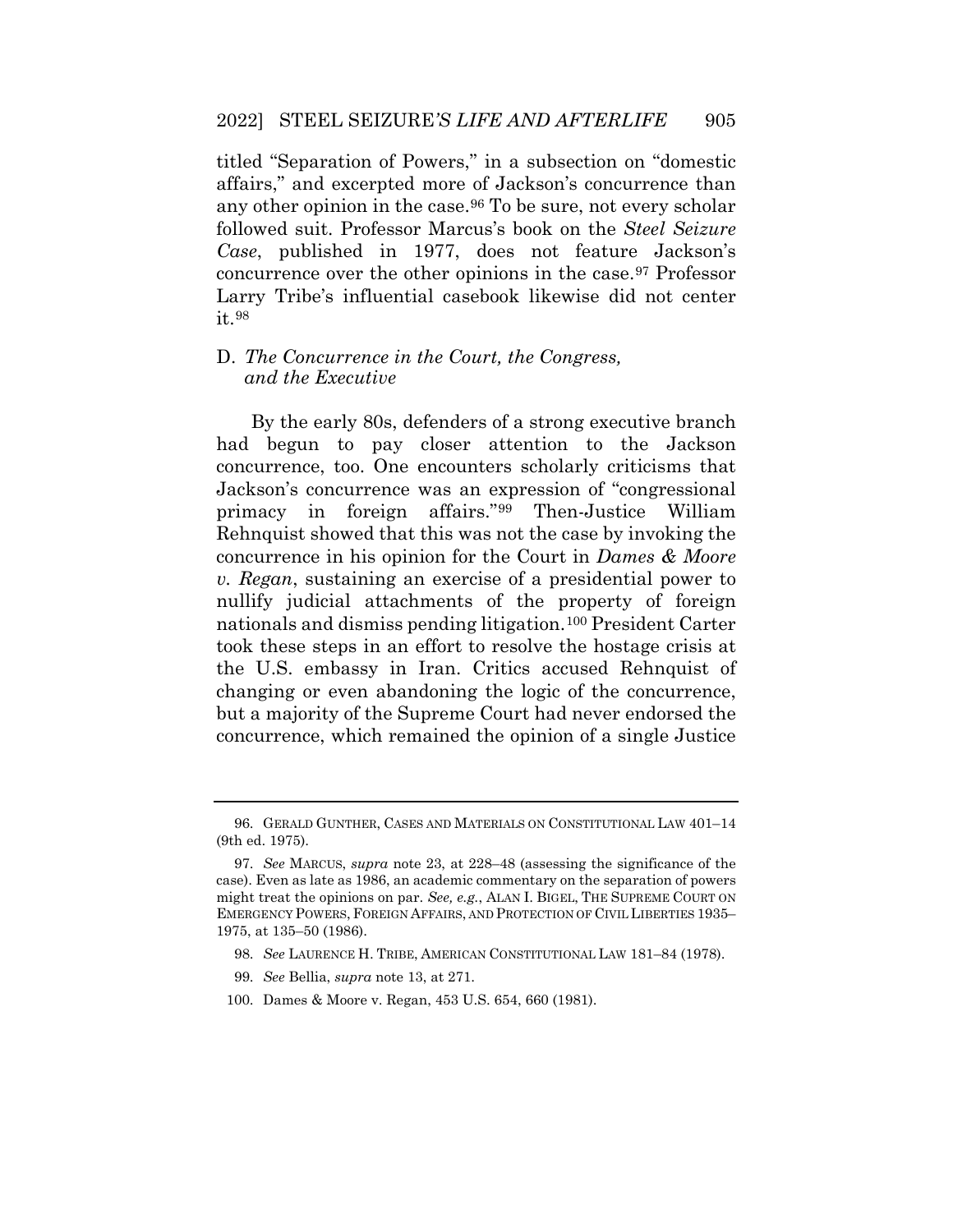concurrence the law of the Court and to show how it might be used in support of presidential powers over foreign policy. in a case where the Court had authored an opinion.[101](#page-32-2) Rehnquist himself had been a Jackson law clerk in 1952 when the *Steel Seizure Case* was decided. What he accomplished in *Dames & Moore* was to make the Later decisions of the Court have largely followed suit.<sup>102</sup>

 Chief Justice Burger wrote for the Court in holding that the altered "the legal rights, duties, and relations of persons" Although it remains good law, *Chadha* has never really been tool too useful to the political branches, and which has not Formalist doctrines of separation of powers continued to prove unworkable and face abandonment. In *INS v. Chadha*, legislative veto provision in the Immigration and Nationality Act was unconstitutional, on grounds that it reserved to each house of Congress a power to reverse decisions by the Attorney General by passing a resolution. The resolution, he reasoned, was "legislative in its character and effect" since it outside Congress.[103](#page-33-0) All such "legislative" acts had to go through both houses and be signed by the President. followed. Congress and the President continue to honor such "legislative vetoes" and add hundreds of them to new statutes. *Chadha* had little afterlife, because it discarded a proved to pose an unmanageable threat of unbalancing them.[104](#page-33-1) 

 These same forces can be seen at work several years after *Chadha* in *Morrison v. Olson*, where the Court addressed one of the most important questions of separation of powers: the scope of Congress's authority to limit the President's power to fire an officer in the executive branch. Where did

<span id="page-32-2"></span><span id="page-32-1"></span><span id="page-32-0"></span><sup>101.</sup> *See, e.g.*, Lee R. Marks & John C. Grabow, *The President's Foreign Economic Powers after* Dames & Moore v. Regan: *Legislation by Acquiescence*, 68 CORNELL L. REV. 68, 91 & n.156 (1982).

<sup>102.</sup> *See, e.g.*, Zivotofsky v. Kerry, 135 S. Ct. 2076, 2083–84 (2015).

<sup>103.</sup> INS v. Chadha, 462 U.S. 919, 952 (1983).

<span id="page-32-3"></span><sup>104.</sup> Louis Fisher, *The Legislative Veto: Invalidated, It Survives*, 56 LAW & CONTEMP. PROBS. 273, 286–91 (1993).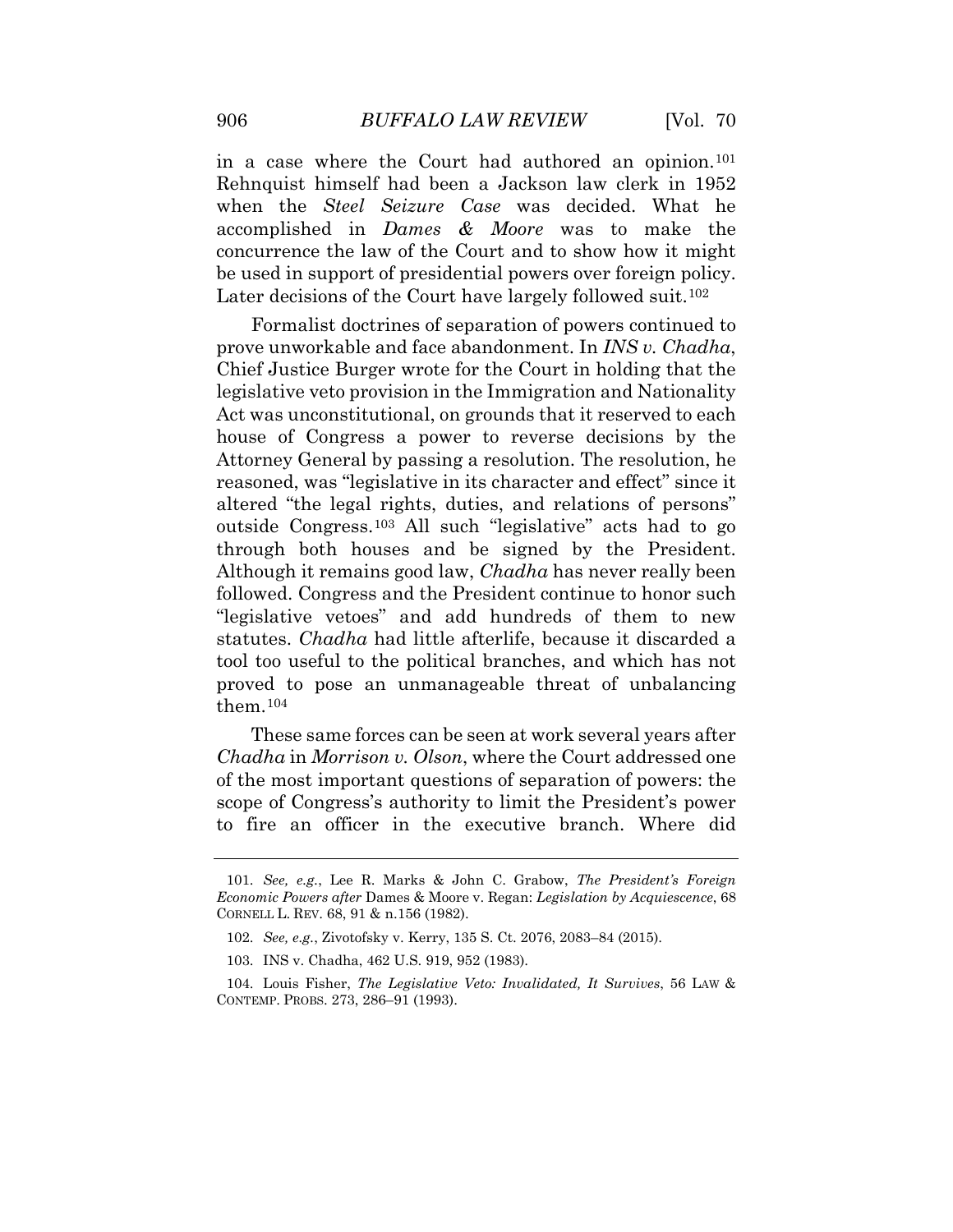it was Jackson's (and Frankfurter's) functional conception of Rehnquist reach to answer this question? Not to the removal cases, still dominated by the *Myers* precedent, but to *United States v. Nixon* and the *Steel Seizure Case*, even though neither expressly addressed the issue.[105](#page-33-2) What the cases captured was the particular shape of linkage between the Congress and the President, and thus the propriety of a power in Congress to limit presidential removals. Therefore, separation of powers that received the Court's imprimatur, rather than formalist doctrines, even where they privileged legislative power (as Justice Black and Douglas had, basing their doctrine on non-delegation).

 executive branch the message had been prudence. Early had Jackson still been attorney general, advice to seize the kept matters out of court, where the forum compelled testing Executive-branch lawyers embraced Jackson's concurrence as well, folding it into memoranda on the scope of presidential power.[106](#page-34-0) Professor Bellia has argued that this was Jackson's intention—that he had essentially addressed the concurrence to the political branches.[107](#page-34-1) To the drafts of Jackson's concurrence carry the implication that steel mills would never have been given.[108](#page-34-2) Prudence in the executive meant exercising presidential power in ways that boundaries and drawing lines. Prudence also counseled the use of a statutory regime where one was available. More generally, prudence in the exercise of power entailed

<sup>105.</sup> Morrison v. Olson, 487 U.S. 654, 693–94 (1988) (first quoting United States v. Nixon, 418 U.S. 683, 707 (1974); and then quoting *Steel Seizure Case*, 343 U.S. 579, 635 (1952) (Jackson, J., concurring)).

<span id="page-33-1"></span><span id="page-33-0"></span> Op. O.L.C. 8, 10 (1992), *reprinted in* POWELL, THE CONSTITUTION AND THE Timothy E. Flanigan); *see also* POWELL, THE PRESIDENT AS COMMANDER-IN-CHIEF, 106. *See, e.g.*, Authority to Use United States Military Forces in Somalia, 16 ATTORNEYS GENERAL, *supra* note 14, at 554 (memorandum opinion written by *supra* note 64, at 44–45 (arguing that "most lawyers would think" *Steel Seizure*  "the most relevant case" for settling the president's unilateral powers to provide for national security).

<span id="page-33-2"></span> 107. *See* Bellia, *supra* note 13, at 275.

 108. *Id.* at 275–76.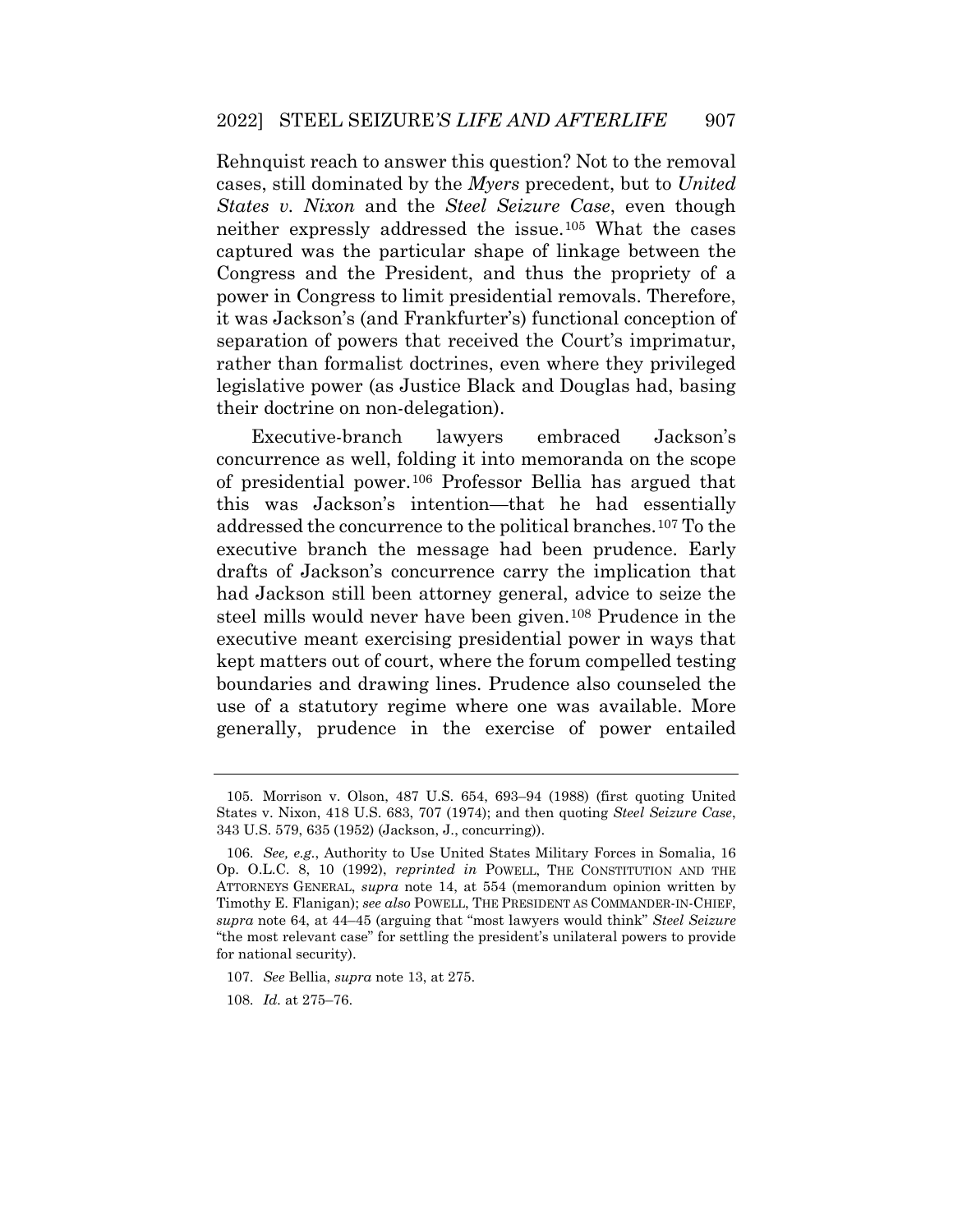judgment, reflection, caution, and sensitivity to implications, and contrasted with decision by "individual will" or court, where judges would feel duty-bound, as institutional unilateralism in cases where the president perceived a "whim."[109](#page-34-3) Presidential whim would land the government in defenders of the rule of law, to give effect to congressional policy. The message in Jackson's concurrence to Congress, then, was not to remain silent, since doing so would invite crisis.[110](#page-35-0) 

#### CONCLUSION:

#### AFTERLIFE, AUTHORITY, AND THE ROLE OF THE COURT

The "afterlife" of a case is the period when others take up an opinion and make use of it. The Supreme Court set it down and gave it life, but we (in a broad sense) took it up and gave it an afterlife. Lawyers in all three branches and outside of government, including law teachers in law schools, find a use for words written by justices. They are constantly engaged in what I have called "opinion-measuring," and since our needs change, our measure of the thing changes as well. Whereas the life of an opinion depends on the justices of the Court, its afterlife also depends on us, and what afterlife it has is a product of the usefulness, goodness, and legitimacy we see in it. It is the popular component of judgemade constitutional law.

<span id="page-34-0"></span> stylist. He could also write with authority, having played an Why was it that Jackson's concurrence in *Steel Seizure*  came to have such a prominent afterlife? Perhaps it was an historical accident—the fact that Cox, Sirica, and Burger admired Jackson and used his concurrence in the Watergate cases. In part, it was because Jackson was such a gifted prose important role as a presidential legal advisor.

<span id="page-34-3"></span><span id="page-34-2"></span><span id="page-34-1"></span> Matthew Steilen, *Presidential Whim*, 46 OHIO N. U. L. REV. 485, 498–99 (2020). 109. On the distinction between "whim" and "discretion" in this context, see

 110. *See* Bellia, *supra* note 13, at 275.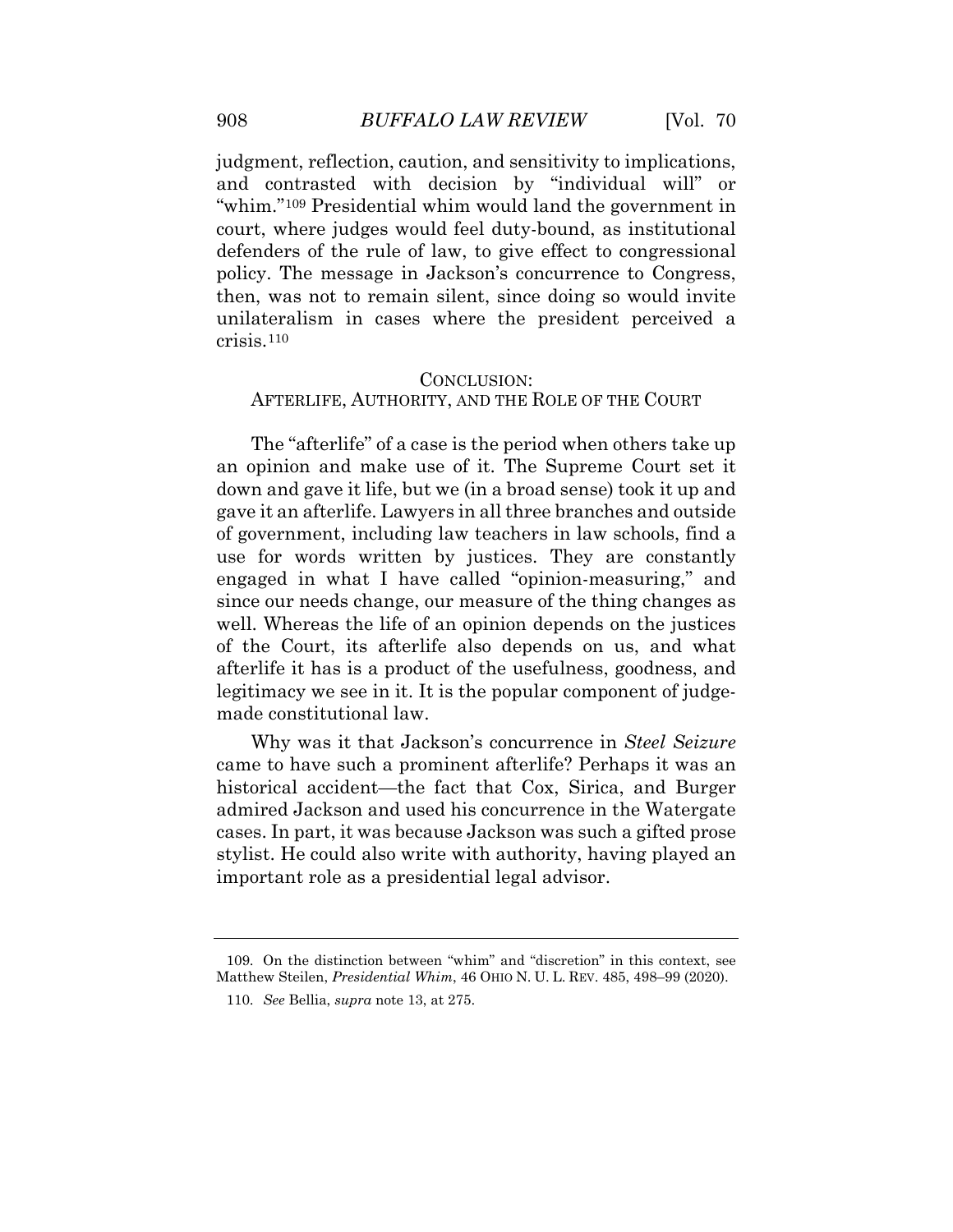But there's something else that bears mention, too, and reform, with which I began, and the role of the Court in the separation of powers. Many progressives want a more which touches directly on the question of Supreme Court minimalist and deferential Court, which leaves collisions between the branches to a political resolution, as Frankfurter generally counseled and as Learned Hand wanted.[111](#page-35-1) But by the time of the *Steel Seizure Case*, at least, Justice Jackson was comfortable with setting down something of a system for managing these conflicts. It was not minimalist at all, but a very general framework. What value did it have?

 jurisprudence in 1954, shortly after the *Steel Seizure Case*, Court's decisions had actually had little concrete effect on contributor to the symbols and ideas with which we conduct our politics." Hurst thought there was as yet little evidence In a review of the Supreme Court's separation of powers the legal historian Willard Hurst observed that the Supreme collisions between the branches. He thought "the practical influence of judicial review has been much exaggerated and importance has often been attributed to it for the wrong reasons."[112](#page-36-0) Where the Court really had effect was "as a that this contribution went beyond the "professional word-men" who filled the agencies of the federal government.<sup>[113](#page-36-1)</sup> But even if we confine our attention to them, the language of opinions can contribute ideas and bits of rhetoric that can function as channels for conducting disputes, for understanding what's at stake, and for marking the limits and possible resolutions. Justice Jackson began his opinion by reflecting on the difficulty these people faced—in particular the executive advisor, given the "poverty of really useful and unambiguous authority applicable to concrete

 111. *See supra* note 80.

<span id="page-35-1"></span><span id="page-35-0"></span><sup>112.</sup> Willard Hurst, *Review and the Distribution of National Powers*, *in*  SUPREME COURT AND SUPREME LAW 140, 140 (Edmond Cahn ed., 1954).

 113. *Id.* at 167.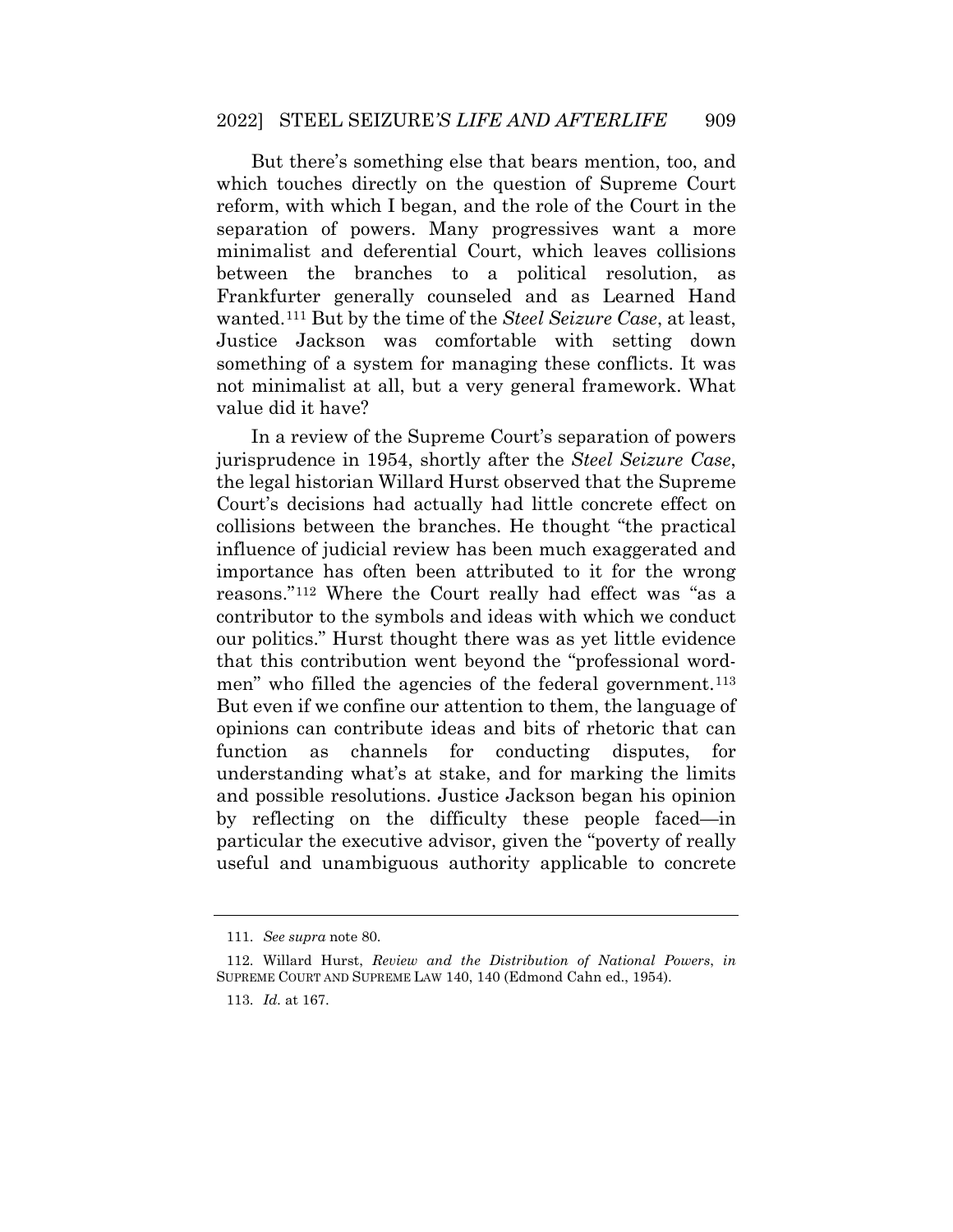problems of executive power as they actually present themselves."[114](#page-36-2) A Court that fails to give this guidance abjures its symbolic role, and loses an opportunity to channel and shape future disputes, which helps to ensure they are resolved within tolerable boundaries.

 it encouraged the Court either to bow out (political question of that context for us to use on other occasions as we saw fit. I think one reason Jackson's concurrence has had such a significant afterlife is that it has helped us imagine and conduct interbranch politics in the national government. Not all judicial opinions are equivalent in this regard; in some cases, legal language can be stultifying. It may be too rigid, categorical, or out of touch, rendering it "unworkable."[115](#page-37-0) An opinion like Justice Black's in *Steel Seizure* simply could not be applied to the range of cases that presented themselves; doctrine) or to authorize sweeping assertions of power. Minimalism like the kind favored by Learned Hand would leave the meaning of Truman's seizure to history, confining it to a political and legal context that has long passed away. An active, expansive, theoretical, eloquent concurrence like Jackson's lifted ideas about the operation of government out By giving people in all three branches ideas and a structure to work with, Jackson fostered the idea that separation of powers consisted in a linkage and sequence between departments of government. By being so expansive, he allowed for the popular authority of the opinion to increase over time.

 Historians have given us reason to suspect this was Jackson's intent. But whether it was his intent is really not

<sup>114.</sup> *Steel Seizure Case*, 343 U.S. 579, 634 (1952) (Jackson, J., concurring).

<span id="page-36-2"></span><span id="page-36-1"></span><span id="page-36-0"></span> 115. *See* Bowie & Renan, *supra* note 2, at 2093–96, 2114. On the virtues of Jackson's concurrence as a piece of judicial writing, see Sanford Levinson,  *Introduction: Why Select a Favorite Case?*, 74 TEX. L. REV. 1195, 1197–98 (1996) ("For me, Jackson provides a magnificent, inspiring example of how a serious person wrestles with the difficult problem of preserving some notion of liberal democracy in a modern world full of horrendous threats and 'emergencies' calling for vigorous response.").